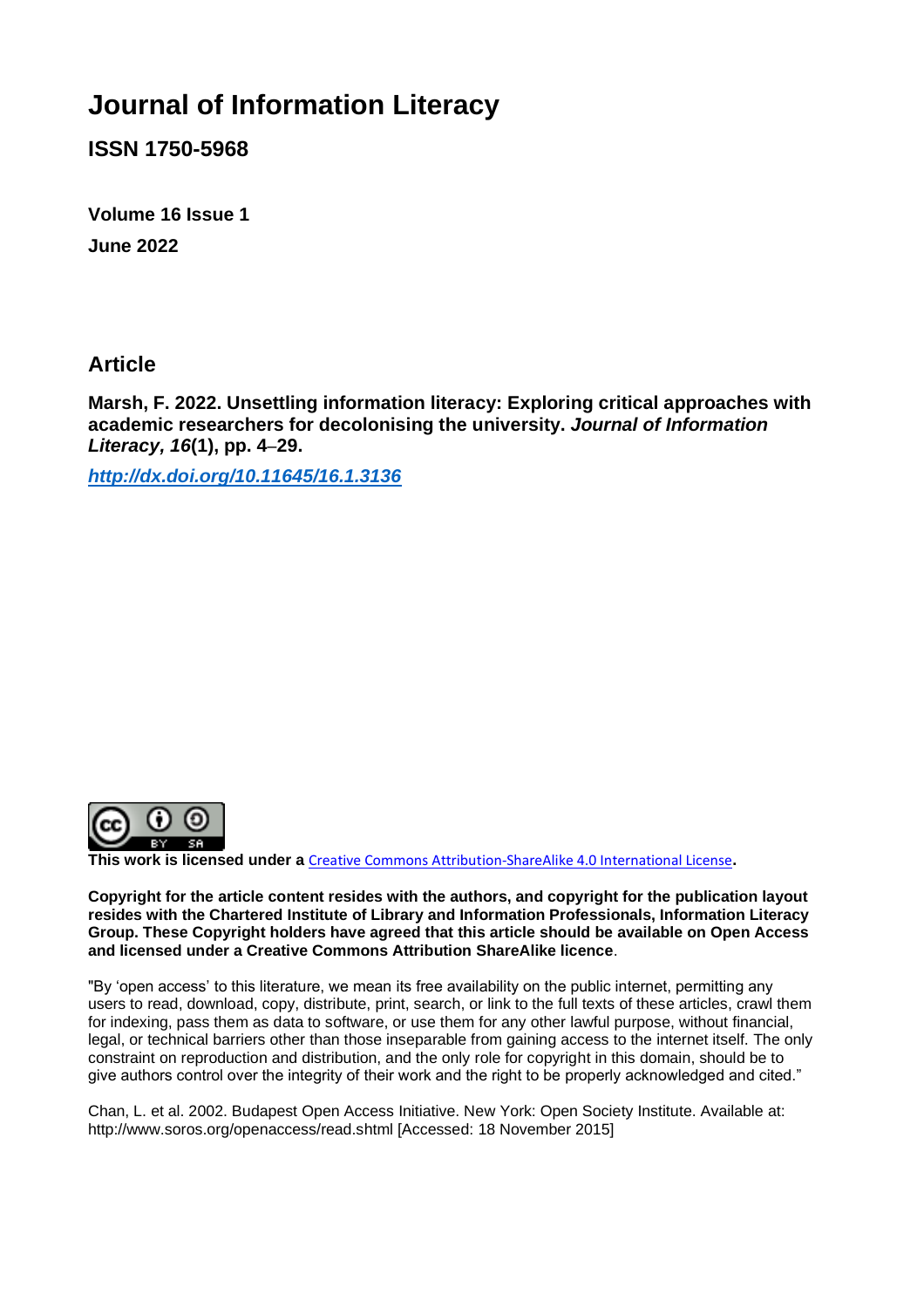# **Unsettling information literacy: Exploring critical approaches with academic researchers for decolonising the university**

**Frances Marsh, Assistant Librarian, University of Cambridge. Email: [fm449@cam.ac.uk](mailto:fm449@cam.ac.uk) ORCID: [0000-0001-8833-5734](https://orcid.org/0000-0001-8833-5734) Twitter: [@francesmarsh1](https://twitter.com/francesmarsh1)**

# **Abstract**

In the past seven years, student-led decolonisation movements have taken root in UK universities. Decolonising the university is an intellectual project, asking critical questions about the content of curricula, disciplinary canons and pedagogical approaches. It is simultaneously a material one, challenging the colonial legacies that manifest in institutional spaces, cultures and financial decisions, students' experience and staff labour conditions (Cotton, 2018, p. 24). Academic libraries have recognised their role in addressing how 'coloniality survives colonialism' (Maldonado-Torres, 2007, p. 243), in particular through the diversification of collections and resources. However, libraries have neglected to interrogate their educational potential for decolonisation, specifically in exercising information literacy (IL) teaching and approaches.

This qualitative research examines IL through a decolonial lens with an eye to both its colonial attributes and its potential for decolonising the curriculum. Interviews with five academic researchers are used to explore the potential for critical information literacy (CIL) in decolonial work and ask what IL might look like from a decolonial perspective. The findings of the interviews are structured according to Icaza and Vázquez's framework of three core processes for decolonising the university; they reveal that CIL might usefully facilitate positionality, practice relationality and consider transitionality. In turn, these findings lead to a set of recommendations for unsettling IL and generating the potential for decolonisation. The relationship between CIL and decolonising the curriculum is as yet unexplored and academics' engagement with and opinions on CIL have rarely been examined. This research therefore offers some novel contributions for IL practitioners and researchers in relation to both teaching/ learning and research. It also contributes some points of departure for a more a powerful and holistic decolonial pedagogy in the university. A more fitting approach than traditional IL, critical information literacy can become a key part of scaffolding a decolonising approach to learners' navigation of information and processes of knowing.

# **Keywords**

academic staff; critical information literacy; decolonisation; decolonising the curriculum; higher education; information literacy; librarian-faculty collaboration; UK

# **1. Introduction**

In 2017, the writer, poet and educator, Suhaiymah Manzoor-Khan was studying at SOAS (School of Oriental and African Studies), University of London and dismayed at the lost potential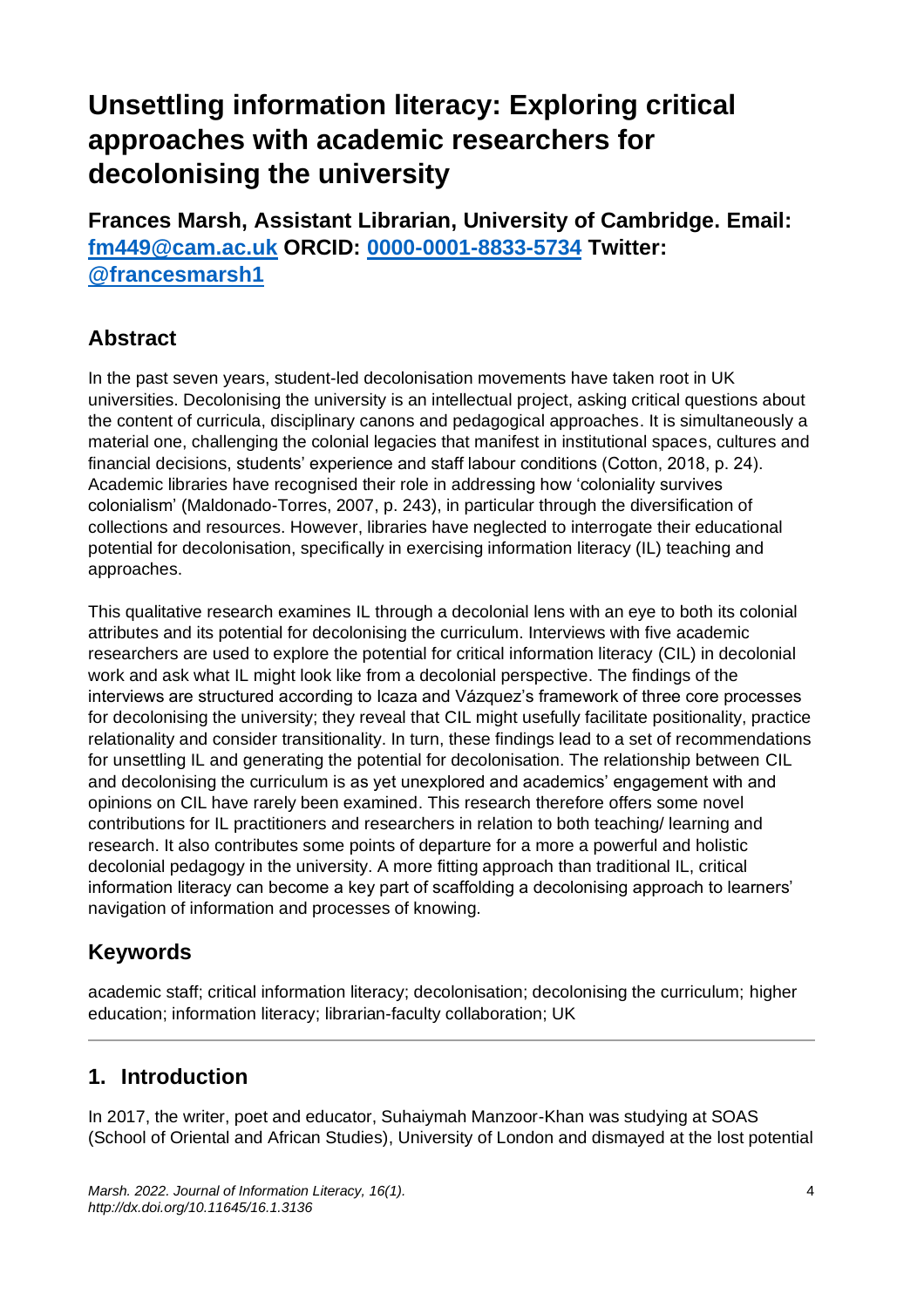for a course on postcolonial theory and practice to work from a decolonial viewpoint. She and three friends updated and restructured the syllabus with their own "decolonised" version.

What if more than adding lesser-known authors with longer names but still palatably well-written English, we questioned the idea of authorship and "sources" themselves? … What if we validated forms of knowledge which fell outside of traditional archives and weren't textual? What if we gave credence to rumour in the barbershop as much as we do to information found in libraries that require identity cards? What if we sat in the classroom but fundamentally asked ourselves to distrust it, and ourselves? (Manzoor-Khan, 2017b)

In these reflections on the process, Manzoor-Khan (2017b) summons the library as a key site in decolonising the curriculum, in particular provoking our approaches to information literacy (IL), which has traditionally been understood as finding, using and evaluating information. Manzoor-Khan, however, begins to unsettle our understanding of where we find information, how we evaluate it and for what purposes we use it.

Critical information literacy (CIL) is an alternative approach that situates itself in relation to and as a criticism of the work of traditional IL (Critten, 2016). I suggest that CIL, with its deeper scrutiny of power structures and socio-political dynamics of information and student learning, has particularly valuable features for exposing coloniality and working with students as cocreators of knowledge (Freire, 1996).

This research examines IL through a decolonial lens with an eye to both its colonial attributes and its potential for decolonising the curriculum. Recognising the pivotal role that academics play in the way information is produced, used, circulated and woven into course design, the study works with five academic researchers to explore the potential for CIL in decolonial work and ask what IL might look like from a decolonial perspective. The relationship between CIL and decolonising the curriculum is as yet unexplored; insights gained from this research can encourage librarians to integrate decolonial considerations into their IL praxis on the one hand and, on the other, to include IL in their work with students and academics that endeavours to decolonise the curriculum.

Embarking on this research, I am aware of what I have to gain from it and my position as a white woman working and studying at elite and archaic institutions, especially in light of the way white women have historically been agents of libraries' racial, missionary and civilizing projects: a legacy of doing the coloniser's work that can also be located in contemporary practices (Schlesselman-Tarango, 2016). Nevertheless, I believe that it is not solely the work of people of colour to interrogate and critique library practices or shoulder the burden of reimagining, restructuring and reorienting them for decolonial ambitions.

Decolonisation is understood in this article beyond the sense of a singular moment of formal political independence from colonial power. It considers the ways that legacies of colonialism prevail and are perpetuated in hierarchies of power and knowledge in the university and thus understands the library and IL as key sites of coloniality. Moreover, I try to keep in mind the transformative potential of decolonising work, the deep-rooted injustices it aims to address but also the ultimate impossibility of decolonisation. There are inevitable tensions in the study since both IL and decolonisation have been critiqued for their co-option into neoliberal motives; their suggested partnership should not be engaged as 'a viable subject for the entrepreneurial academic agenda' (Sisters of Resistance, Left of Brown & Rodriguez, 2018) or for librarians to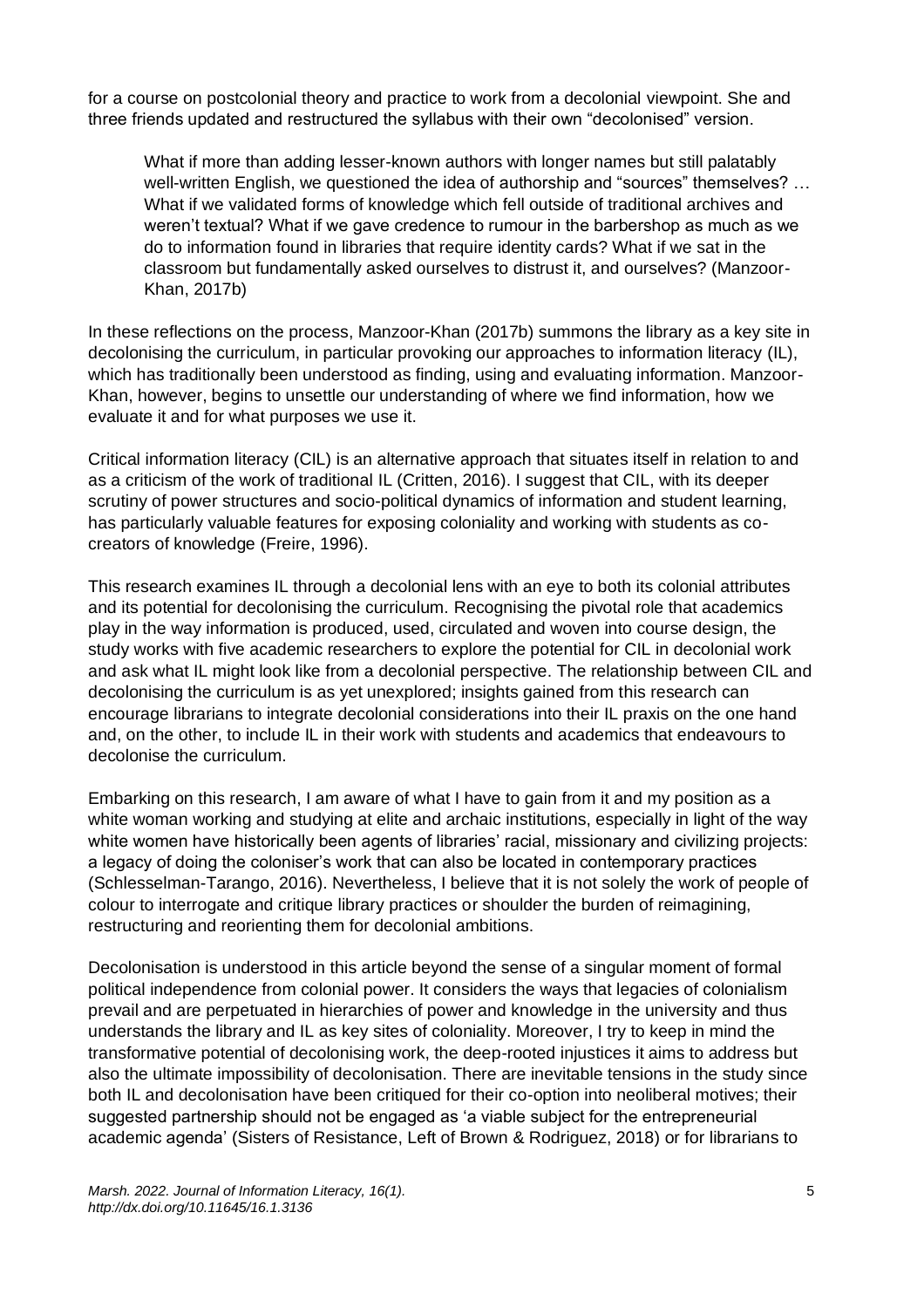virtue signal, further legitimise IL in higher education (HE) or otherwise 'demonstrate the library's value within the university's globalizing agenda' (Nicholson, 2018, p. 4).

# **2. Literature Review**

# **2.1 Decolonisation**

Decolonising the curriculum has secured purchase in UK universities as a powerful call to action to 'transform the terms upon which the university (and education more broadly) exists, the purpose of the knowledge it imparts and produces, and its pedagogical operations' (Bhambra et al., 2018, p. 1). It is an intellectual project, asking critical questions about the content of curricula, disciplinary canons and pedagogical approaches. It is simultaneously a material one, challenging the colonial legacies that manifest in institutional spaces, cultures and financial decisions, students' experience and staff labour conditions (Cotton, 2018, p. 24). In the past seven years, students have challenged the whiteness of academia, imperial legacies, colonial iconography, Eurocentric curricula, and the epistemological authority of Western knowledge (HSPS graduates and students, 2018; Manzoor-Khan, 2017a; Rhodes Must Fall in Oxford, n.d.; The Rhodes Must Fall Movement, 2015; "Why is my Curriculum White?" collective, 2015). Although decolonisation in academia has been criticised as 'settler harm reduction' (Tuck & Yang, 2012) and critiqued as a 'bandwagon' (Moosavi, 2020), Western universities are key sites where 'colonial knowledge is consecrated, institutionalised and naturalised' (Bhambra et al., 2018) and empire has always drawn power from cultural practice (Hudson, 2016). Decolonisation is thus very much the concern of libraries, for whom the production and circulation of texts, narratives, languages and knowledge is their essence.

While decolonisation and libraries are demonstrably connected, the published literature on their relationship is limited and IL is often overlooked from consideration. Neither Charles (2019) nor Crilly (2019) name IL itself when exploring the library's role in decolonisation, though both effectively communicate the importance of our teaching practices and unique interactions with learners. The publication of Narrative Expansions (Crilly & Everitt) in 2022 offers a welcome gathering of perspectives on decolonial library practice and theory, with reflections on CIL (Pashia, 2022) and mention of Indigenous IL (Chong & Edwards, 2022). Nevertheless, practices, projects and ideas have still overwhelmingly focused on the diversification of library collections (Elliott & Piker, 2020; Sharman, 2020), critiquing teaching collections through computational analysis (Price et al., 2021), and diversification of reading lists (Crilly & Panesar, 2020; Field & Mires Richards, 2019; Wilson, 2020). But as Hudson elaborates, 'the presence of [underrepresented] works in a library does not ensure their agency, epistemologically speaking, in "the scholarly and cultural record" per se' (2017b, p. 12). There is productive space for exploring IL in academic libraries' decolonisation agendas to convert the problematic "presence alone" approach.

# **2.2 Coloniality of information literacy**

No single study has explored IL in relation to decolonisation, but the literature does allude to its coloniality, especially in the strong tradition of IL research that critiques skills-based and behavioural approaches.

The coloniality of IL has been deconstructed in an educational context by Watkins who teaches Indigenous ways of knowing as authoritative, arguing that when we only use exclusive, Western indicators like peer review, academic qualifications and scholarly publications, 'we are complicit in perpetuating a hegemonic concept of authority that only recognizes … one system of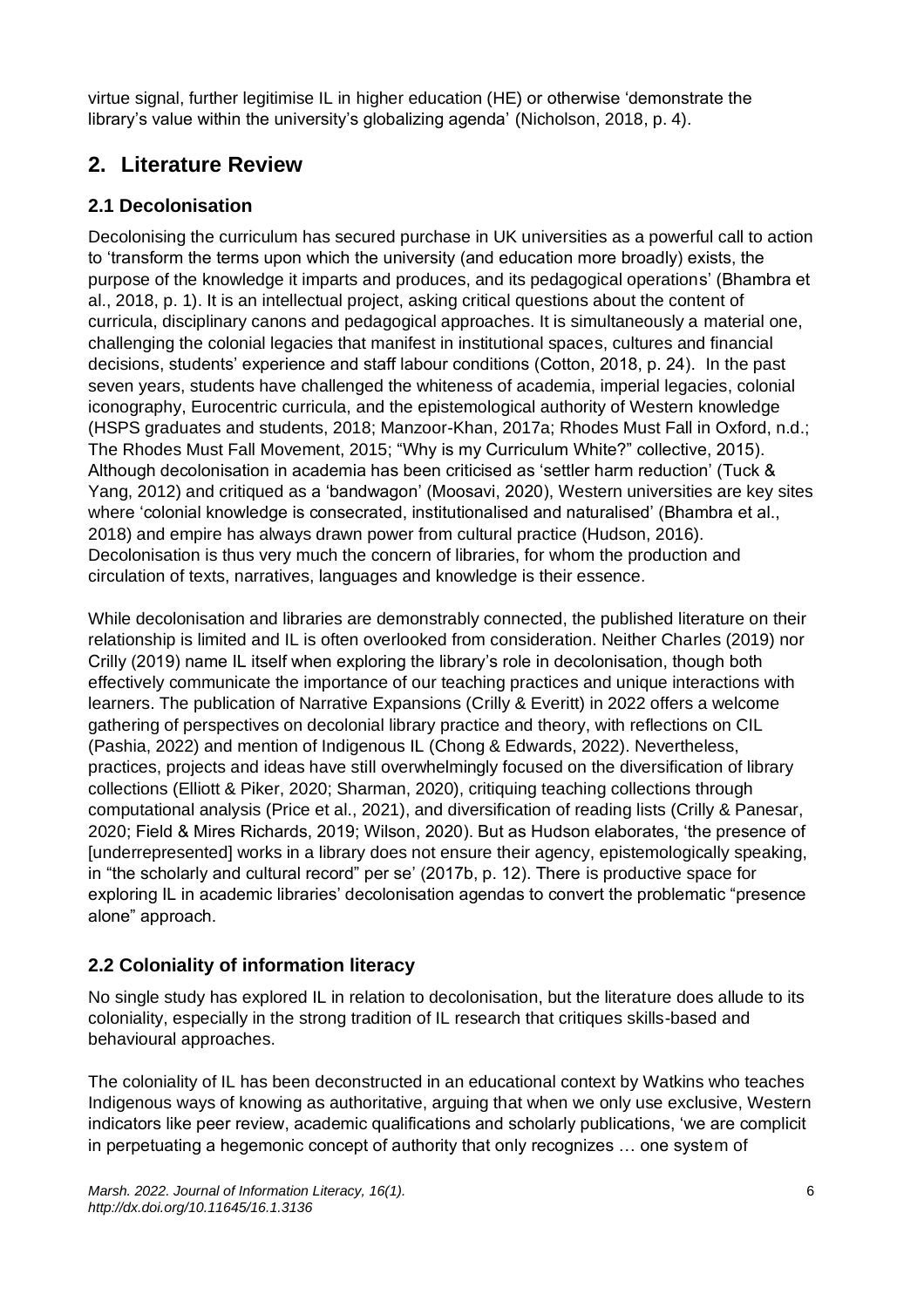knowledge' (2017, p. 13). Young also addresses the lingering coloniality in IL teaching when discussing the imperial history of library assessment, drawing parallels between British imperial information systems and libraries' methods of assessment, with their inclination towards quantitative measurements, surveillance practices and institutional strategic planning (2020).

The coloniality of IL has also been noted at the policy level. Pilerot and Lindberg's discourse analysis of international IL policy texts warns that exporting Western IL models focused on textual information sources that do not allow for situated or contingent understandings of IL risk 'turning into an imperialistic project' (2011, p. 338). Hudson, meanwhile, criticises how majority world peoples' lack of IL skills, implying low intellectual capacity, is widely cited in Library and Information Studies (LIS) and information inequality research, without any analysis of the peculiarity of otherwise universalised Western information systems (2016, p. 72).

Moreover, the coloniality of IL is revealed in critiques of the Western knowledge focus of its theorisation. Lloyd exposes IL's alignment with the 'pejoratives of western educational practices (ie an economic rationalist perspective with an emphasis on print cultures and textual practices), which focus on abstract and immaterial representations of coming to know' (2005, p. 83). Such ideas are developed by Hicks and Lloyd who argue that culturally specific models of IL marginalise alternative forms of knowledge including cultural and social practices that learners bring with them and which support literacy in transitioning to new cultural contexts and intercultural settings (2016).

These critical perspectives provide a useful starting point for thinking about how IL might need to change to play a role in decolonising the curriculum; by rejecting normative approaches and hierarchies which actively marginalise diverse information practices.

### **2.3 Critical information literacy and decolonisation**

CIL's scrutiny of information power structures suggests it to be a more promising accomplice for libraries' decolonising agendas. The literature, however, reveals reservations about its suitability. A decade on from publication, the formative text, Critical Library Instruction (Accardi et al., 2010) has been criticised for 'fail[ing] to address matters of race and racism' (Accardi et al., 2020, p. 2), meaning librarians have looked elsewhere for frameworks, pedagogies and theories to inform their praxis (Leung & López-McKnight, 2020). Tewell's thorough literature review highlights CIL's important decolonial elements such as emboldening learners' agency in the educational process and its stance that information is inherently political (2015). But it does not include any discussion of the capacity for CIL to work against colonialism or racism, in an equivalent way to which the review highlights CIL's power in a neoliberal context. Given the way colonialism and capitalism are uniquely intertwined, this feels like an omission from the literature. For it to be seriously included in academic libraries' undertakings to decolonise the curriculum, CIL must reckon more directly with issues of race, white supremacy and colonialism.

Nonetheless, there is a small but inspiring selection of practice-based LIS literature that draws on critical theories of IL to engage in key aspects of decolonisation. Freire's critical pedagogy and Elmborg's critical questioning are foundational elements of CIL which Brook, Ellenwood and Lazzaro advocate for in anti-racist reference work; librarians should be politically "bound up" with users' struggles against racism through their assistance with research' (2015, p. 274). Pashia and Rapchak's work stands out for explicitly recommending CIL for librarians to explore structural racism in information production, dissemination and organisation (Pashia, 2017), and engage in anti-racist IL (Rapchak, 2019). Keer and Bussman, meanwhile, make a case for critical information ethics as an alternative to mainstream IL which, they argue, reproduces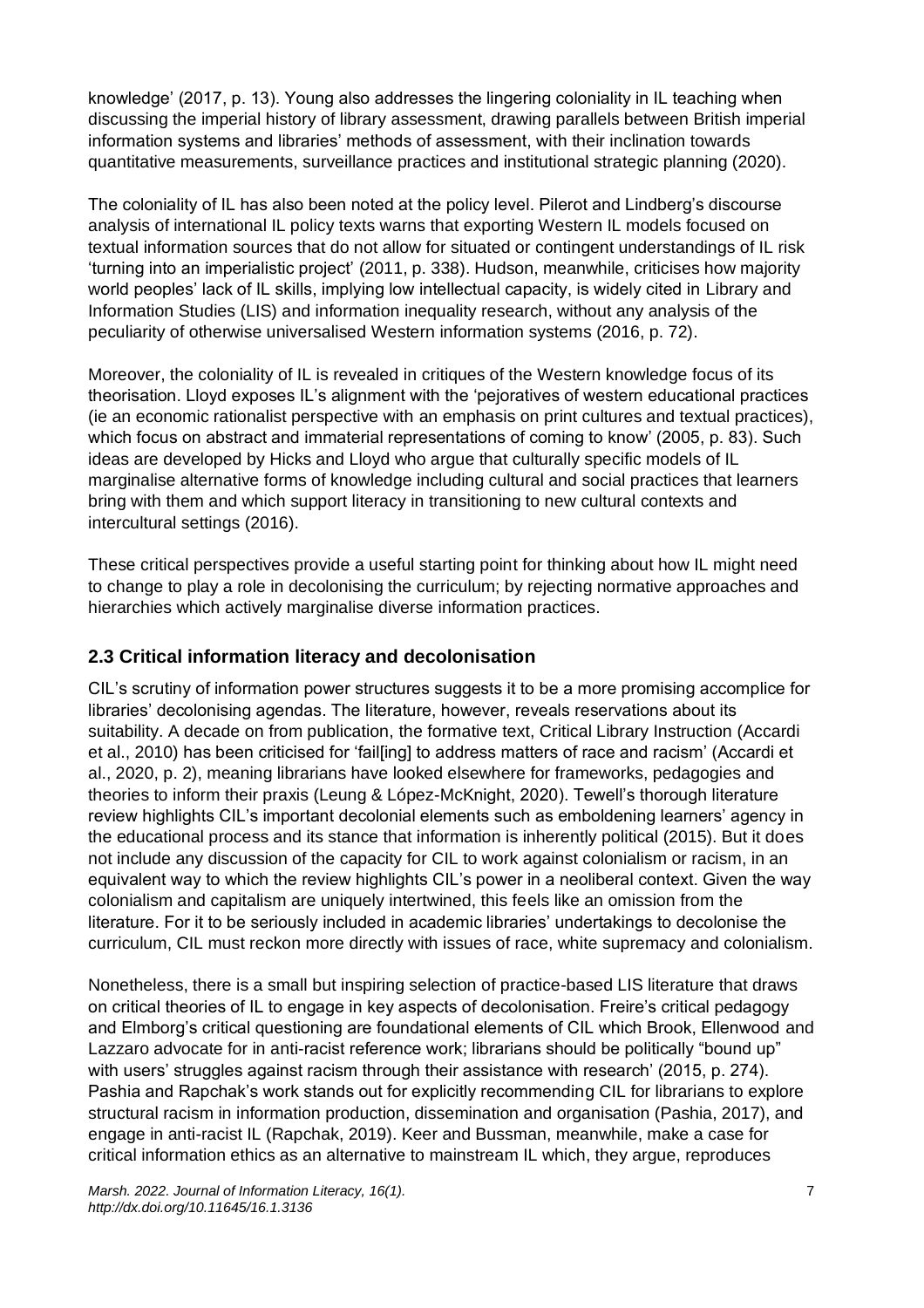Eurocentrism and coloniality through 'capitalist notions of information as a commodity' and treating students as consumers (2019, p. 1); these are both familiar elements of CIL's concern with neoliberalism but here the connection is drawn to colonialism and thus decolonisation. Some of the literature also develops CIL's concern for learner agency to explicitly centre race in interactions and produce anti-racist, inclusive and decolonial IL teaching practices. Morrison, for example, turns to asset-based pedagogies for developing a culturally relevant education that foregrounds racial contexts in her IL classroom to engage marginalised students and interrupt deficit educational concepts (2017). Hughes also condemns deficit models of engaging with students, reporting how 'Black students often describe feeling nervous to ask for help even from me for fear of looking or sounding stupid' (2020, p. [2]). This echoes Bruce's argument that 'because of the overt power structures students navigate throughout their academic experience, students of color may be guarded or even less likely to seek assistance from librarians' (2020). Navigating academia and its information environments has a significant racialised, emotional dimension.

Loyer goes further with a model of Indigenous IL that foregrounds care, kinship, reciprocity and assessing the effect of research on our lives: 'emotional, spiritual, and physical health must be factors in how we teach students about accessing information' (2018, p. 155). There are parallels with this North American context in the way that students working for the Cambridge Legacies of Slavery Inquiry, recognised the trauma of uncovering information on their academic institution's financial and intellectual links to slavery, asked for improved access to mental health support (Decolonising through Critical Librarianship, 2019). CIL is useful for highlighting systems of marginalisation but socio-cultural understandings that recognise the affective, material and emotional aspects of working with information and develop a framework of care are just as relevant.

# **2.4 Academics' engagement with critical information literacy**

Recognising that academic researchers set the agenda for curricula, including reading list construction and student assessment, their engagement with and opinions on CIL is an important aspect of this research but one that has not yet been explored fully in the literature. The 'Information in the Curriculum' project (McCluskey Dean, n.d.) is rare in engaging academics in co-produced CIL praxis with ideas relevant to decolonising the curriculum. It suggests unpicking the role and value of a reading list and giving students the opportunity to coconstruct a list by seeing them as experienced practitioners with valuable lived experiences. Non-textual sources on reading lists are also useful for addressing 'how the privileging of text may exclude valuable contributions' (McCluskey Dean, 2020). This collaborative approach embedded in a wider, more holistic IL intervention offers a particularly productive alternative to the narrow focus on diversifying lists.

# **3. Methods**

### **3.1 Research method**

This research utilises an interpretivist paradigm, which understands reality to be complex, context-bound and constructed by the individual. Assuming this social construction of reality, the study was designed using qualitative methodology and interviews were chosen as the most appropriate technique for gaining access to detailed descriptive and reflective data. Decolonisation is contested, complex, and an emergent topic in mainstream discussions about HE curricula, teaching and research practices. The nature of the data sought was 'too complicated to be asked and answered easily' (Pickard, 2017, p. 196). Thus interviews enabled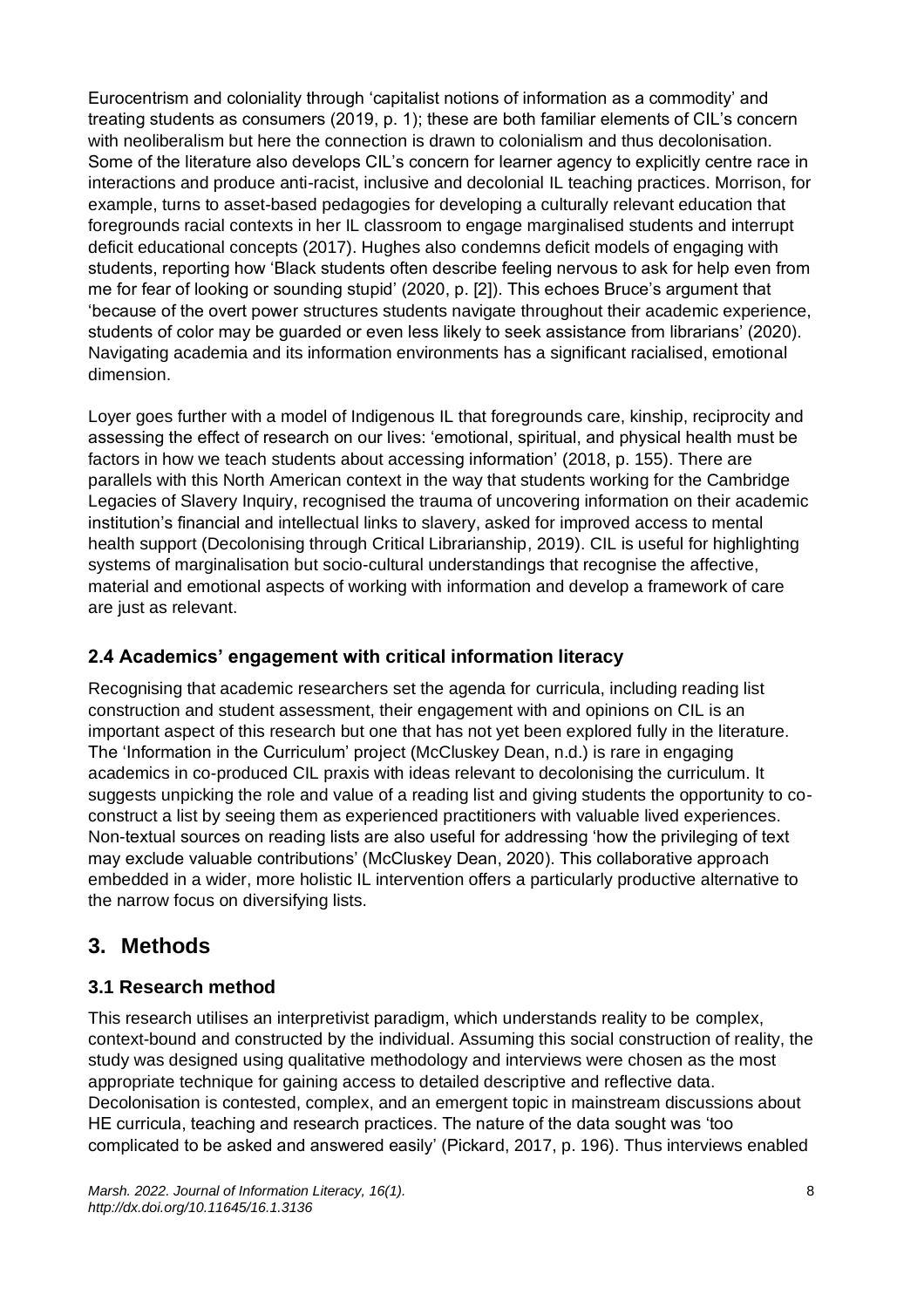in-depth and detailed discussion, where knowledge gained was a result of the interaction between the researcher and participant; both 'changed' by the experience (Pickard, 2017).

# **3.2 Populations and sample**

A purposive sampling method was used to gather participants (Table 1) that fit the criteria of the study, namely researchers employed in a teaching or research-focused academic role at a UK university, and, crucially, who have an interest in and understanding of decolonisation. Identification of initial participants was a matter of convenience, using contacts from my own engagement in decolonising work at a university and further participants were approached through a snowballing process, following the recommendations of existing participants (Morgan, 2012b). Since this research is interested in new insights resulting from highly contextualised instances of social reality, rather than accurate numeric results (Morgan, 2012a), the small sample size of five produced adequate data; I aimed for the research to be 'intensive, and thus persuasive at the conceptual level, rather than … extensive with intent to be convincing, at least in part, through enumeration' (Crouch & McKenzie, 2006).

|                      | <b>Position</b>         | <b>Subject</b> | Institution <sup>1</sup> |
|----------------------|-------------------------|----------------|--------------------------|
| <b>Participant A</b> | <b>Senior Lecturer</b>  | Law            | Post-1992                |
| <b>Participant B</b> | Professor               | Geography      | <b>Russell Group</b>     |
| <b>Participant C</b> | Senior Lecturer         | Geography      | Post-1992                |
| <b>Participant D</b> | Postdoctoral researcher | Geography      | <b>Russell Group</b>     |
| <b>Participant E</b> | Postdoctoral researcher | Geography      | <b>Russell Group</b>     |

| <b>Table 1: Participant information</b> |  |
|-----------------------------------------|--|
|-----------------------------------------|--|

# **3.3 Ethics and data protection**

Informed consent from all participants was ensured prior to the interview through advance distribution of an information sheet and providing opportunity for questions. Participants were assigned pseudonyms and all references to identifying names and institutions have been removed to preserve anonymity as far as possible. The interviews were conducted remotely using secure video-conferencing platforms at the respective homes of the interviewer and participant, providing privacy and comfort for both. The interview audio was recorded then transcribed by hand, and the data saved on a password-protected hard drive.

<sup>1</sup> In 1992, the UK government's Further and Higher Education Act granted 35 polytechnics full university status, hence the "post-1992" designation. Two years later, many of the pre-1992 universities, which are 'characterised by higher levels of research activity, greater wealth, more academically successful and socioeconomically advantaged student intakes' formed the Russell Group of self-styled 'leading' universities (Boliver, 2015, p. 608). Until recently, Black British, British Pakistani, and British Bangladeshi students have been under-represented in these more academically selective universities, and are still less likely to be awarded a 'good degree' or complete their course compared to white students (Arday, Branchu & Boliver, 2022, p. 13). Meanwhile, sixty per cent of all Black students study at just thirty universities in the UK, and these institutions are often not respected, valued or promoted (Tatlow, 2015).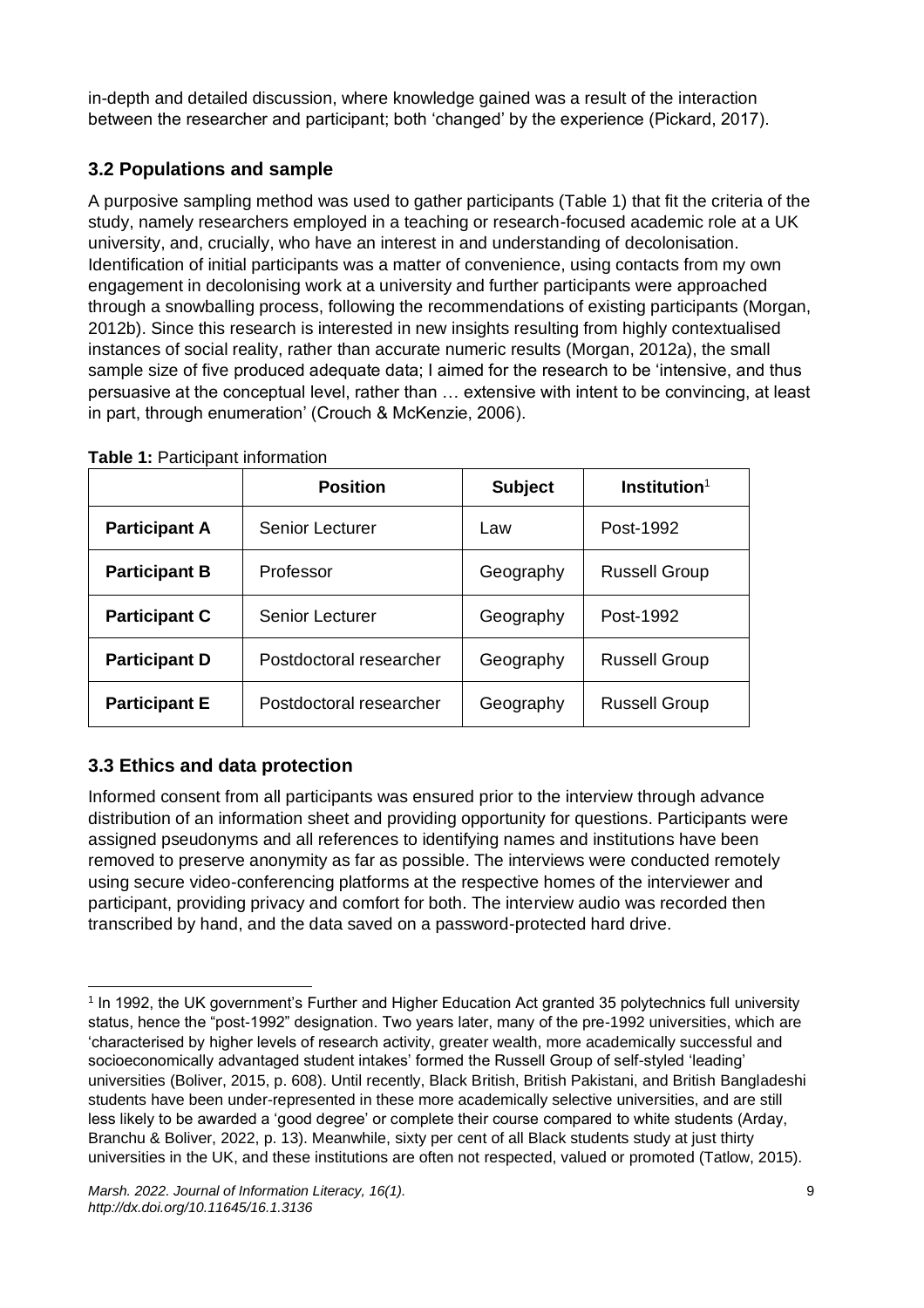### **3.4 Data collection and analysis**

Data collection took place within a three-week period in June 2020 and each interview lasted 58 minutes on average. The interviews were semi-structured with a guide (Appendix A) enabling space amongst the research questions for participants' own interests and spontaneous ideas (Brinkmann, 2012). Questions covered the participants' information practices, reflections on the coloniality of information and their own engagement with decolonisation. I asked a broad question about what decolonial information and information practices look like before inviting participants to reflect on whether they see a role for CIL in engaging students in decolonising ideas. Providing a rich definition of CIL (Appendix B) in advance enabled participants to pick out elements of a new concept that resonated with them.

I initially used an open coding process to uncover ideas and name concepts 'without concern for how they [would] ultimately be used' (Benaquisto, 2012). Line-by-line analysis and then a systematic but iterative grouping and synthesis of the codes was all done by hand, drawing out commonalities and key themes that resonated with the literature reviewed.

### **3.5 Theoretical framework**

Icaza and Vázquez's framework of positionality, relationality and transition (2018) is used to organise the findings on CIL and decolonisation. Positionality means that knowledge, in particular the Eurocentric canon which assumes universal validity and a disembodied vantage point, is taught as situated. Relationality involves a transformation of the power relationships and exclusions in the classroom and across the university, whilst transitionality encourages students to question the meaning of the knowledge they learn. Developed through participatory Diversity Discussion Circles to understand colonial epistemic practices at the University of Amsterdam, the categories are a productive way to structure the findings which address information resources in learning and research, as well as how we work with students and envisage their university education.

### **3.6 Limitations and adaptations**

The sample was limited in achieving maximum possible variation, with the majority of participants in the discipline of Geography, and one interesting exception in Law. Nevertheless, there was a wider spectrum of academic research level and institution type, and the methodology foregrounds the significance of multiple individual realities, allowing for heterogeneous accounts of information practices and perspectives on decolonisation.

Due to the Covid-19 pandemic, all interviews were conducted over remote video-conferencing platforms. Although the research design was not altered significantly, the medium made it harder for both interviewer and participants to read the richness of non-verbal cues, follow up on points and steer the conversation. I shared the interview guide with two participants in advance after one requested it, and another expressed hesitancy at the value of their participation, meaning I also clarified the sample criteria. This possibly influenced the participants' level of comfort and preparedness, though I ensured the interview still progressed as a conversation. The research model enabled this iterative process of methodological development to augment participants' engagement with the research through a reflexive understanding of their own value to the study and comprehension of the concept of CIL.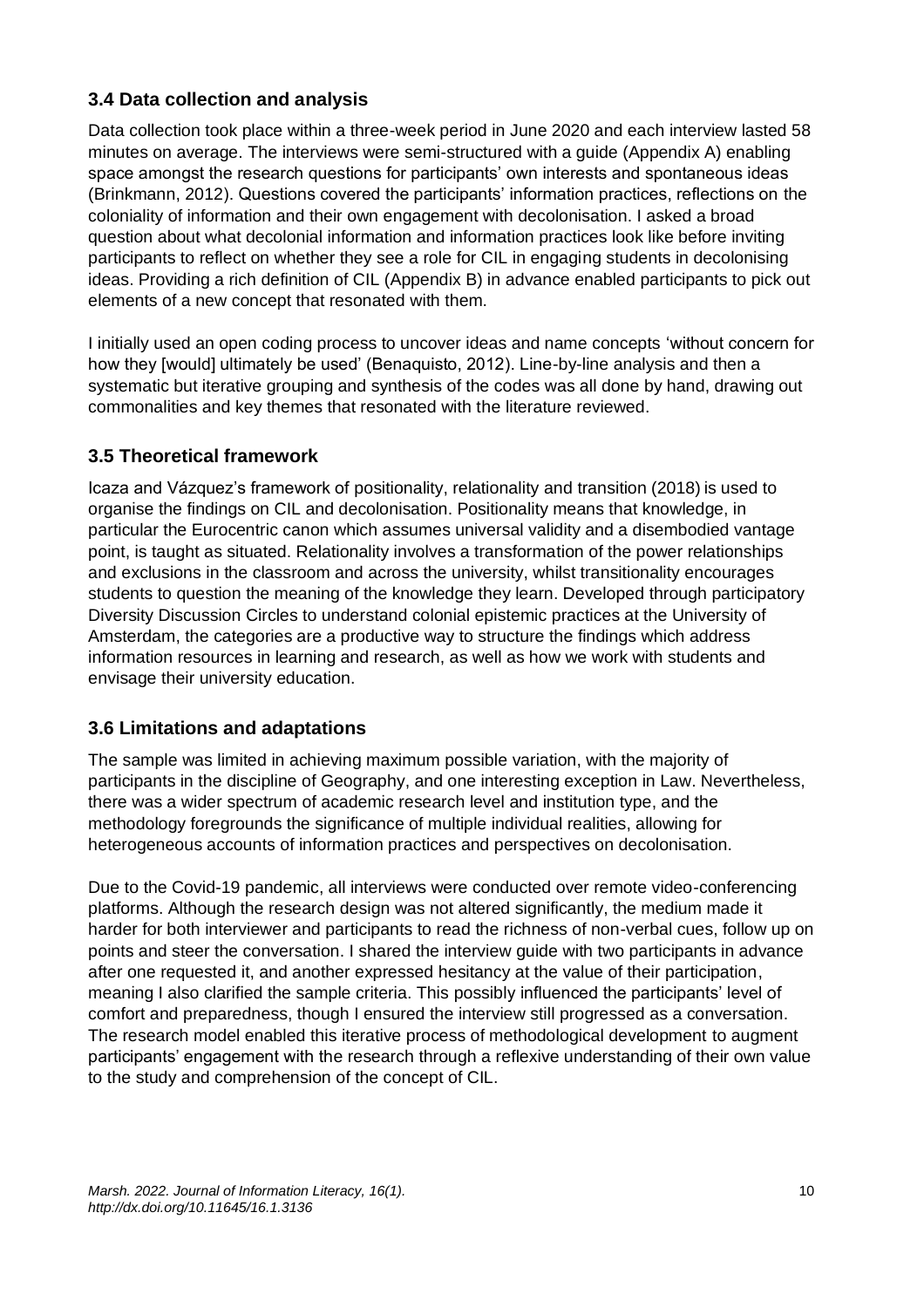# **4. Findings**

The interview participants were all deeply reflective and engaged in debates around decolonising the curriculum. They spoke about how their work had developed a decolonial focus, either from a long-standing history of applying postcolonial feminist and Critical Race theories, or through what might be termed a 'decolonial turn' in academia in the Global North (Moosavi, 2020, p. 334) with more mainstreamed discipline-based discussions on decolonisation taking place, especially in Geography (Esson et al., 2017). Many also reflected on their identity, personal background and positionality, declaring that they felt a responsibility to engage with decolonisation through the agency they have in their research.

In line with the literature, academic researchers treated the term "decolonise" with scepticism and understood decolonisation to be complex and contested: an ongoing process with no ultimate end result. Although participants were more comfortable talking in terms of knowledge and knowledge practices than information or information practices, the findings reveal several key themes with particular significance for IL and libraries' pedagogical approaches.

## **4.1 Positionality**

According to Icaza and Vázquez's framework, positionality overcomes Eurocentricity and monocultural approaches to knowledge which assume a universal validity (2018). In practice in the university, positionality always teaches knowledge as situated, moves to more open forms of expertise and reveals the intersectional conditions of knowledge production. Many themes emerging in the findings suggest that IL can usefully facilitate positionality in both teaching and research contexts.

#### **4.1.1 Reading lists**

Although this research aimed to think beyond the issue of reading lists, it did emerge as a recurring and key theme. Centring marginalised voices in student reading lists and ensuring visibility in their own citations were seen to be important elements of academics' decolonial information practices. But it was apparent that the process of constructing and updating reading lists is no simple task. Participant C explained that they find it hard to cite Indigenous authors because 'there might be less or it might be harder to find' or English-language resources are unavailable.

The interviews also explored the material conditions in which more daring, decolonial or marginal readings can be introduced into teaching. Participant A explained that as a PhD student, 'your own research is a priority and are not thinking about how to make teaching critical or subversive, rather:

You're just thinking: "This is what I've got to teach them, … I have to make sure they know what they need to know for their exam."

Moreover, the interviews also revealed a consideration of the labour involved in finding and reading diverse, optional literature for Black, Asian, minority ethnic, and other marginalised students who want to see their own experience and history reflected in their education.

It is clear from the interviews that these academics spend a lot of time and effort carefully thinking about how they can craft balanced and diverse reading lists to expose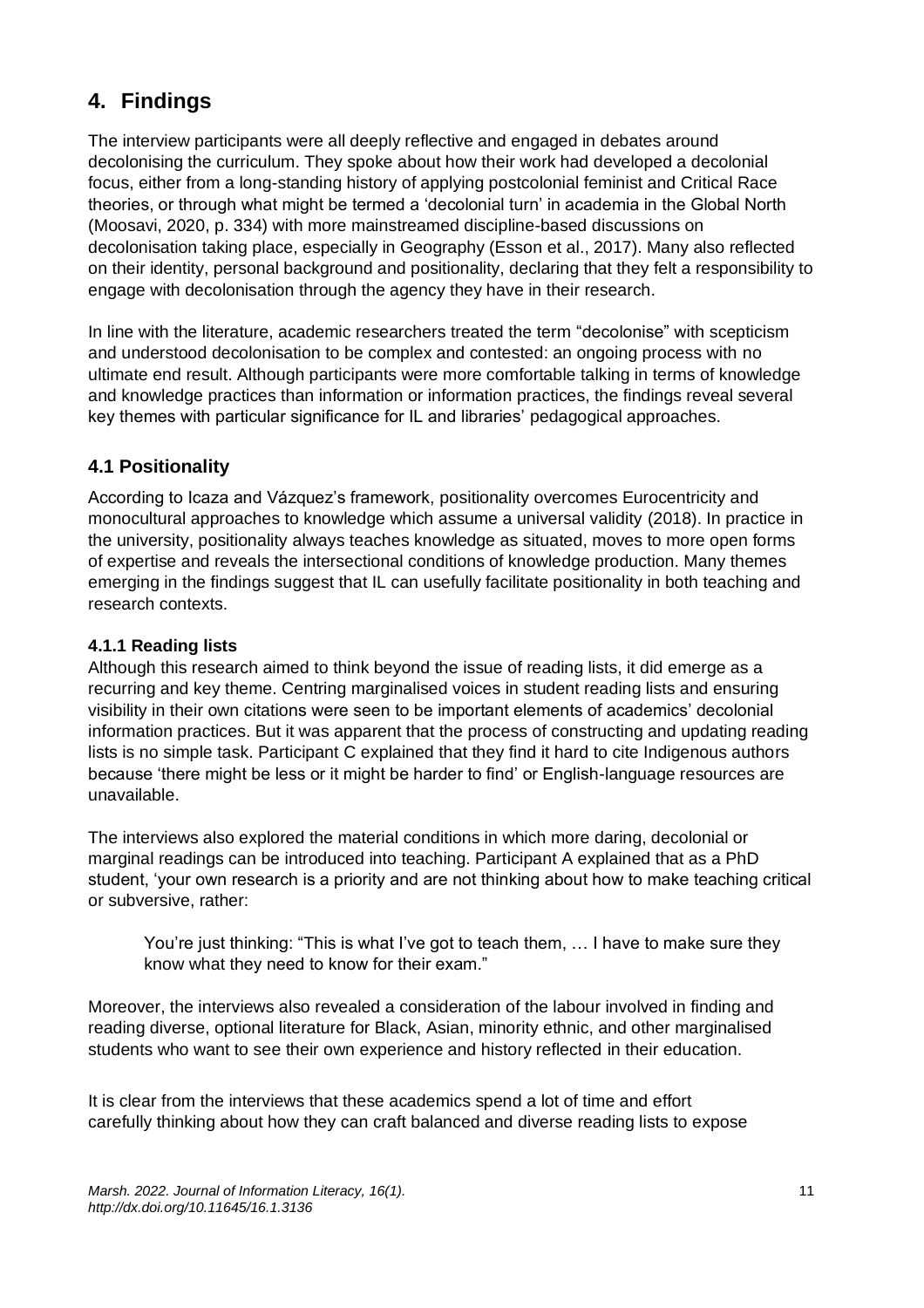students to information which will encourage a more holistic view of the world: facilitating positionality by challenging Eurocentricity and monocultural approaches to knowledge.

#### **4.1.2 Non-traditional and non-textual information**

The interviews revealed that academic researchers would be sensitive and open-minded to students purposefully and critically engaging with literature that does not reflect academic outputs in standard formats:

Maybe [it is] a good thing to not just rely on what happens to get published in academic papers – [those] who can speak the language and employ the jargon. … if students go out and purposefully use other sources I think that would be amazing. (Participant C)

On the other hand, Participant A betrayed a concern that diversifying reading lists to include non-traditional sources such as blog posts would enable students to choose an 'easy option':

What I am finding is that they tend to go for those sources and read a short blog post rather than reading a 20-page journal article.

CIL's attention to the 'complex power relationships that undergird all of information' (Downey, 2016, p. 42) might thus help teachers and learners alike to reflect on the multifaceted underlying contexts of our information activities:

- What does it mean that decolonising topics are found more often in non-academic formats?
- Why are they considered more accessible, and is this synonymous with being the 'easy option'?

Noting that they are already an educational practice peculiar to geographical disciplines, Participant E described the empowering value of field trips as an information source:

Having that moment of sensation, being present on site, … having actual people-topeople interactions creates empathy, it creates other kinds of ways of relating to the subject, it conveys a sense of imminence that you just won't get from Google Scholar.

Social and embodied forms of information are here situated in opposition to the prevalent tool for finding textual, academic information. Presence, sensation, interaction, empathy and imminence correspond with social theories of IL that are often overlooked in academic contexts and could usefully be incorporated into libraries' decolonial approaches.

#### **4.1.3 Destabilising**

Sensation is also significant for destabilising learners' normative knowledge categories. Participant E hopes to create a 'productive tension' in teaching by juxtaposing different representations of knowledge, offering a cartographic example of a tactile wooden carving and paper-based map that give radically different representations of space:

It's that sensation of difference … and then understanding that "oh, the categories that I thought are normative, the categories that I've been working with so far that I thought that's the normal, that's how things have always been" all of a sudden become uneasy, they become destabilised.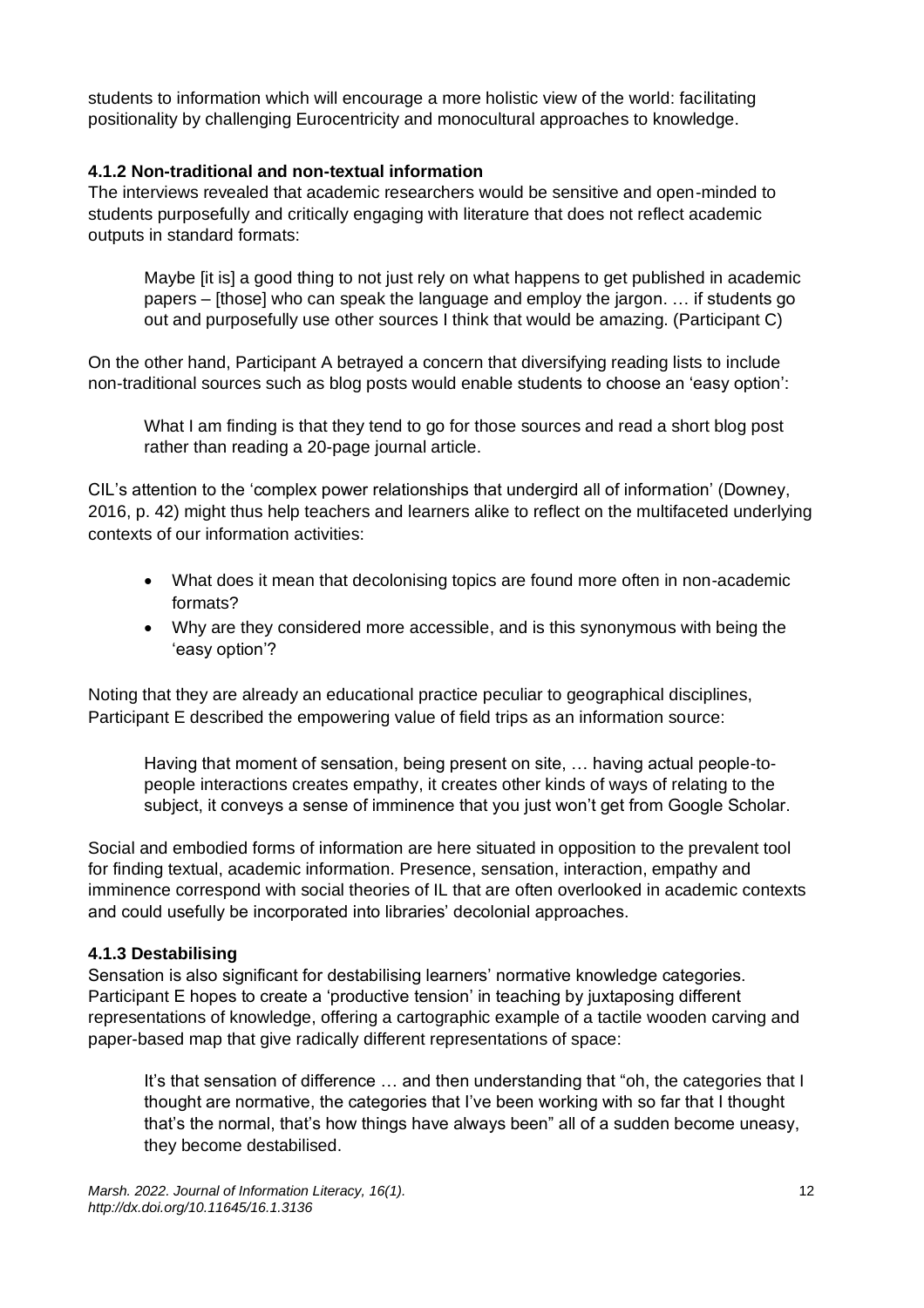Participant C also gave an example of destabilising: importing non-English language words into new information, inspired by the 'disrupting' effect of hearing an Indigenous leader utilise Indigenous-language words and phrases in their political speeches. Moreover, citing the speech in an academic article:

I've included all of the quotes in the original language and I've done the same for the theory that I use, which was written in German.

Drawing on the powerful speech-writing device to produce the same unsettling effect in the researcher's own piece has important ramifications for how that information functions; it draws attention to the non-English language context of the source information, centring those marginalised voices and both highlighting and inverting certain relationships of power. Rupturing standard English usage turns it into 'more than the oppressor's language' (hooks, 1994, p. 170). As hooks recommends, we should use that 'moment of not understanding what someone says as a space to learn … the opportunity to listen without "mastery," without owning or possessing speech through interpretation' (1994, p.172).

Both examples of destabilising our relationships with information in fact position the dominant knowledge practices, illustrating the contingency of knowledge and reminding the reader/ listener of the 'geopolitical location of knowledge' (Icaza & Vázquez, 2018).

#### **4.1.4 Gap-finding**

Several participants indicated the practice of gap-finding was an important element of a decolonial IL in both teaching and research contexts.

Participant C described empowering students to critique and identify gaps in the information presented:

I tried to include a few moments in that lecture where I just stopped and said: "What's missing here?" And I think that's sometimes one of the things we can do with students is not just impart information to learn but actually ask students to find the gaps almost or critique the information per se.

Participant B explained how they had embedded gap-finding and curricula critique into part of the final assessment for a course on Postcolonial and Decolonial Geography:

It was set up for the student to decide which part of the Geography [course] they would wish to analyse with a postcolonial and/or decolonial perspective.

This pedagogical technique replicates and formalises the kind of analysis done by student activists who have noticed and drawn attention to the biases in and omissions from their curricula (HSPS graduates and students, 2018; Manzoor-Khan, 2017a). It also demonstrates where CIL could contribute to decolonisation; Participant C explained how the aim is not just gap-finding but 'questioning why certain marginalisations are the way that they are and tracing that backwards', thus offering a more productive method for librarians to engage in conversations about the power structures underlying information in reading lists.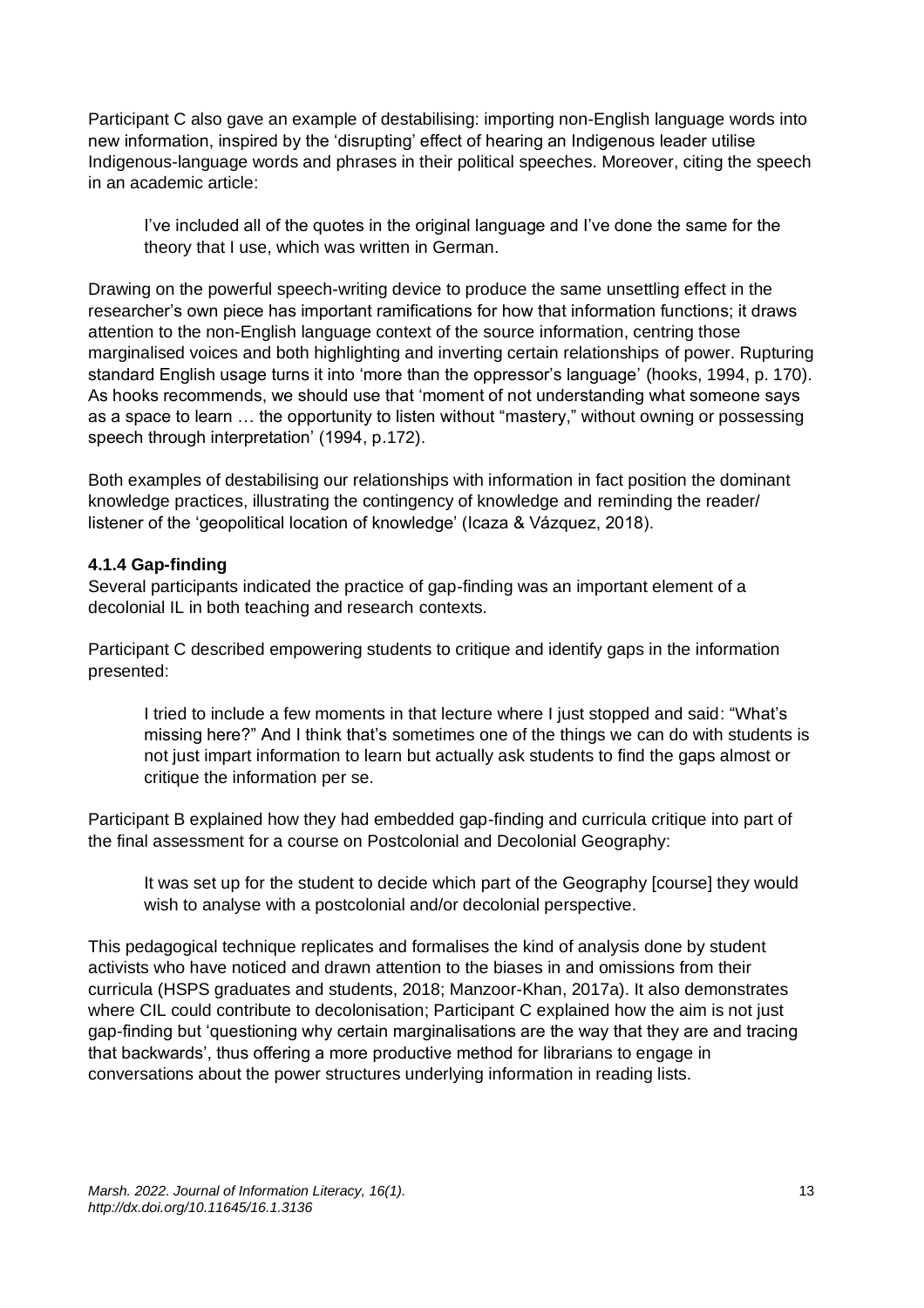In a research context, gaps were also a significant part of how academics interact with information. For Participant E, recognising the deficiencies in information sources which selectively ignore important perspectives is important:

How do you write a history about the Vietnam war if you've never been to Vietnam, if you don't speak the language? How do you write a history of American-Soviet relations if you don't even speak Russian? … That's what we've done over the past 3-400 years, we've written these histories from London, from the archives of [named Western institutions]. But how can we really write this history if we forget or ignore half of the story?

Gap-finding can also be considered a positional practice: overcoming a monocultural approach to knowledge and exploring how 'axes of differentiation along race, class and gender have been essential for establishing the canon and, concurrently, how the canon has been essential to reproduce these axes of discrimination' (Icaza & Vázquez, 2018, p. 118).

#### **4.1.5 Valuable information is situated**

Participants responded positively to the definition of CIL and saw a role for it in decolonising the curriculum. In particular, this involved teaching about what we regard to be valuable information and recognising that all knowledge is situated:

[Students] hopefully will pick up on this idea that all sources of knowledge about the world are situated and partial and influenced by these wider dynamics of coloniality. (Participant B)

Participant D reflected on how grammar, style and modes of writing are significant in how information is evaluated, alongside the peer review process as a key arbiter of value:

If all you know is white American scholarship, all the suggestions that you make as a reviewer [are] going to reflect that … framework that you're familiar and comfortable with what you recognise as academic writing.

Watkins (2017) also critiqued Western markers of authority like peer review, but in Icaza and Vázquez's framework, simply drawing attention to the processes of information validation and authority removes their 'abstract and disembodied vantage point', thus positioning knowledge practices and enabling a move to more 'open forms of expertise' (2018, p. 119).

#### **4.1.6 Colonial and decolonial contexts of information**

Appreciating both the colonial and decolonial contexts of information is an important element of a decolonial CIL. Participant E spoke about their research experience with archival sources from a period of German history not categorised as 'colonial' because Germany did not yet exist as a nation state:

The question of what's colonial and what's colonial knowledge … becomes about the categories we use. And … if you don't apply a critical lens it almost becomes impossible … I think that having that more comprehensive definition of information literacy is critical if we want to get at what we in History call the historicity of knowledge categories.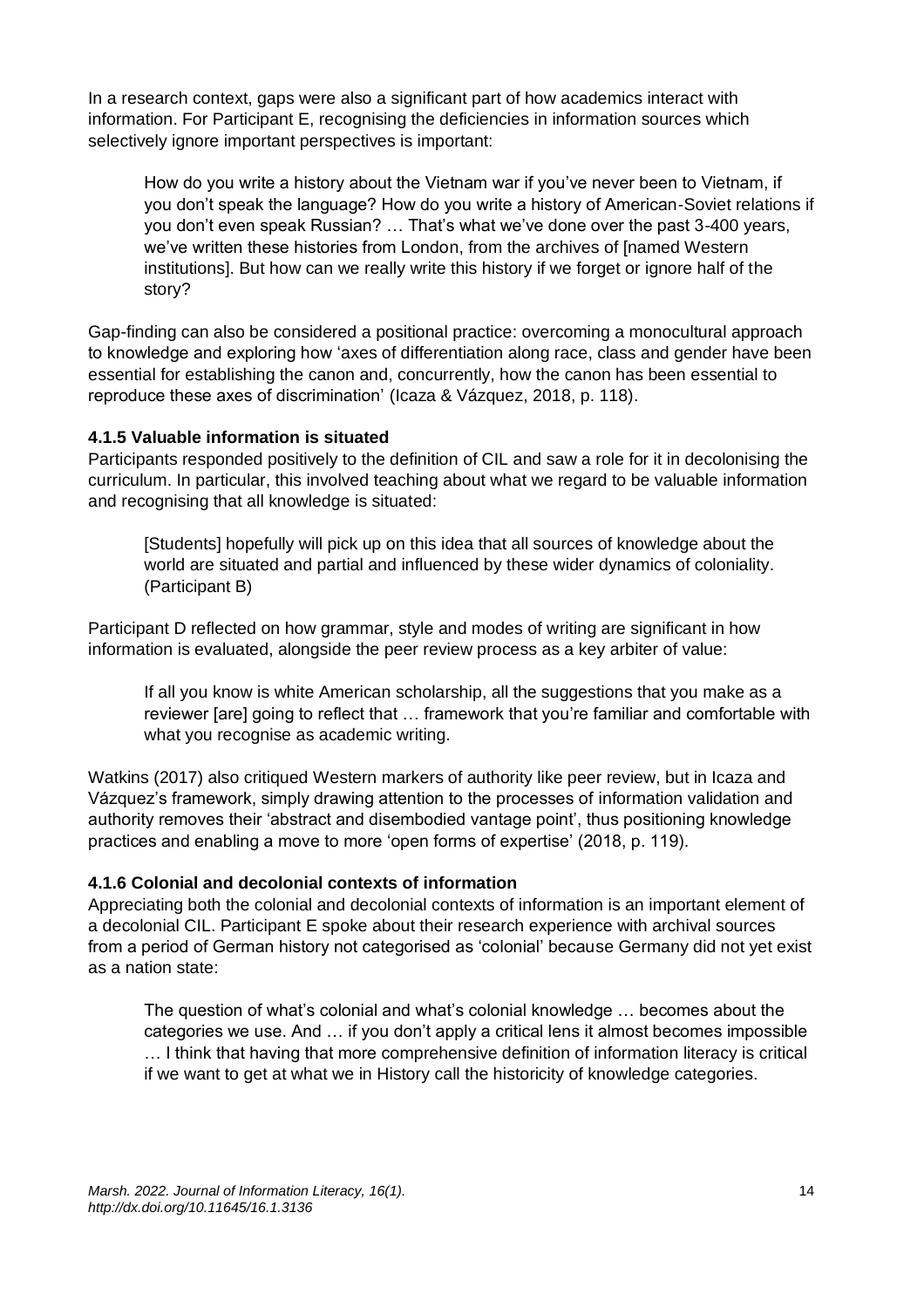Understanding the context of how information is socially produced and influenced by power relations may be trickier due to the 'historicity of knowledge categories' but is significant for recognising the coloniality of information.

In a teaching context, Participant B discussed the workarounds used to situate an unfamiliar information source for students, in an effort to provide an equivalent level of context for the conditions of knowledge production and avoid reinforcing a sense of Indigenous peoples' difference:

For a piece by an Indigenous person, I try and link to a Wikipedia page or a YouTube video where there's more background on the writer … so the students can look at that and understand what they're reading in light of that. (Participant B)

Mainstream sources from Wikipedia and YouTube, often treated warily by librarians, are here used to provide an 'endorsement' and position an unfamiliar context of information production. Participants also talked about the need for sensitivity about the context of decolonial knowledge and information:

There are Indigenous testimonies that are still produced in a colonial setting. The term Indigenous in and of itself is still a very muddied, complex encounter usually, in which these knowledges emerge, and I think it's [about] foregrounding voices while at the same time being aware of contexts and [not] ascribing agency where agency didn't exist. (Participant E)

Participant B, moreover, was acutely aware of the way that information 'reflects coloniality in all sorts of ways'. Even sources originating directly from Latin American, Indigenous or Afro-Latin people can be oriented to Western mindsets, publication and circulation patterns, so:

The challenge for me as a teacher and as a researcher is to try and think, how can I ... generate information for the students or for myself in relation to the research that challenges those kinds of things? (Participant B)

Contextualising the coloniality and decoloniality of information helps to position and situate knowledge, including the dominant canonical texts which ordinarily assume an 'abstract position of universality, of objectivity' (Icaza & Vázquez, 2018).

#### **4.1.7 Libraries as non-neutral interfaces for accessing information**

The interviews surfaced observations on the library and its systems and technologies as nonneutral interfaces for finding information. For example, participant A discussed the terminology in the Westlaw database which reproduced imperial language of 'civility' and 'barbarous natives'.

Participant D encouraged the value of communicating to students that:

Just because these five books are the most cited, are the first ones that pop up, are the ones that are at the front of the library shelf, that doesn't necessarily mean that you can stop there. There's a reason why they're the first five, there's a reason why they're positioned prominently in the library, there's a reason behind that and it's not just that they're the greatest five books on the topic.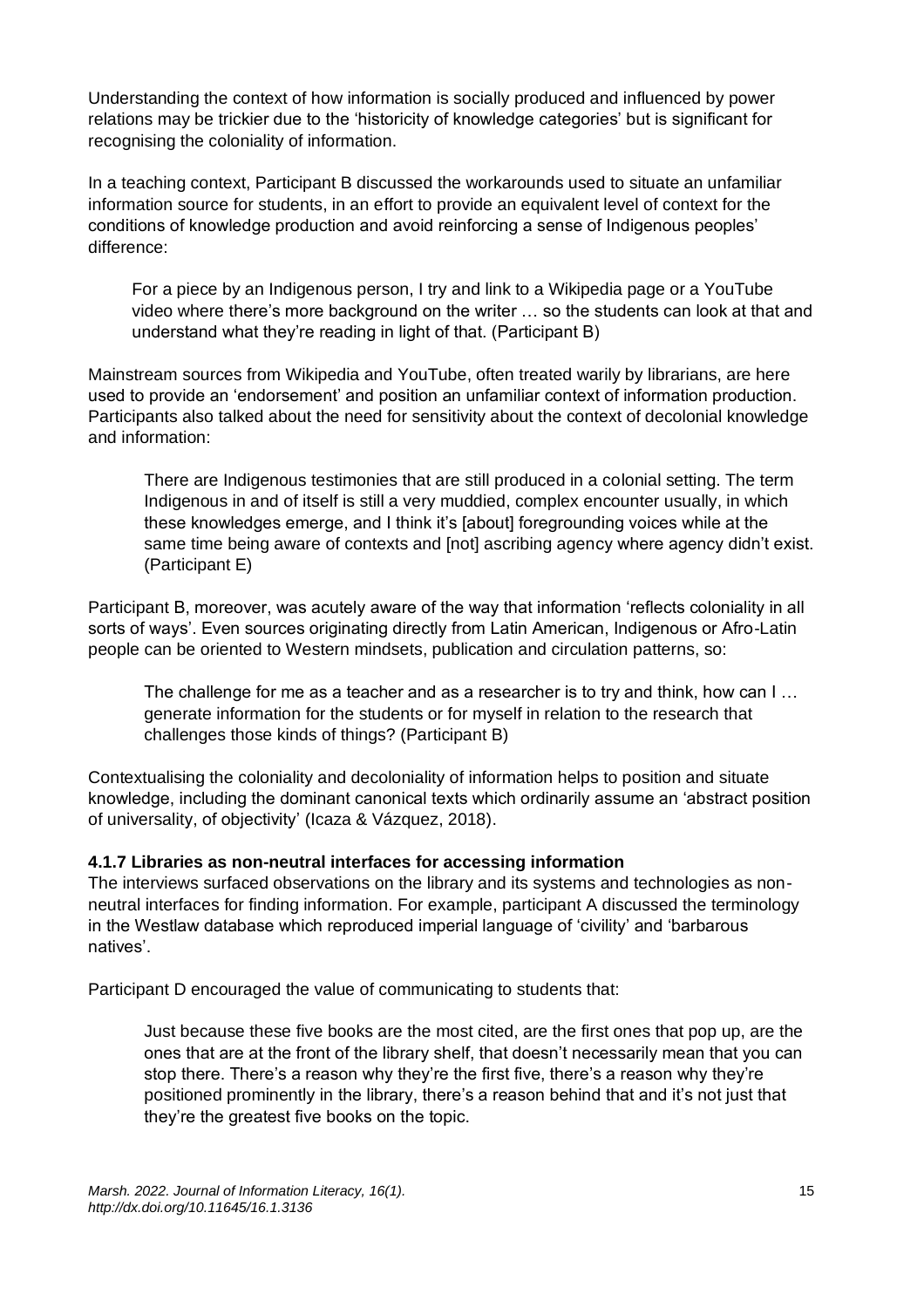They also addressed the implications of unacknowledged non-neutrality in libraries and archives:

It raises a series of complicated methodological questions, once you understand how these colonial structures … inform how libraries work, and how you actually act upon it.

Positioning not just knowledge itself but the tools and technologies in libraries that we use to discover information might engender a deeper appreciation of the systemic privileging of closed, 'universally valid' forms of expertise (Icaza & Vázquez, 2018, p. 119). Critical approaches to library collections, classification structures and technologies are routine within CIL praxis, but as the literature indicated, it has not always been productively connected to colonialism and racism.

In sum, centring positionality in IL could undo the universalist standard of the West's information history and systems, and resist the erasure of non-Western ways of knowing the world (Hudson, 2016).

#### **4.2 Relationality**

The findings thus far have been concerned with content, curricula or information. Relationality is a category independent of these themes. It is concerned with transforming relationships in the classroom and across the university to enable dynamic forms of interaction and recognise diverse backgrounds as valuable (Icaza & Vázquez, 2018).

#### **4.2.1 Critical pedagogies and horizontal student-teacher relationships**

The category of relationality has much to do with practices of teaching. The interviews revealed an engagement from academic researchers with critical pedagogies, including Freire's approach to education:

I suppose it depends on how you situate the students – are they purely in the end just banking this information or are they actually becoming … an agent in the process of decolonising themselves. (Participant B)

Although the comments were mixed, with Participant A saying it was an aspiration for the classroom when they were 'doe-eyed and idealistic', critical pedagogy could act as a point of interface between academics and librarians for developing critical information literacies in crossinstitutional efforts to decolonise the curricula. Participant B advocated for 'making the classroom more of an exchange' because teachers and students have differing ideas about what they consider important in decolonising. Moreover, horizontal relationships were recognised as a significant element of how we can interact with information in a way that prepares the way for more decolonial information practices:

The main challenge lies [in] breaking down some of those power dynamics between lecturer as teachers … actually saying we're learners together. (Participant C)

These reflections on the importance of more democratic forms of teaching echo Icaza and Vázquez's relational framework for decolonising the university that enable 'open and dynamic forms of interaction' (2018, p. 120).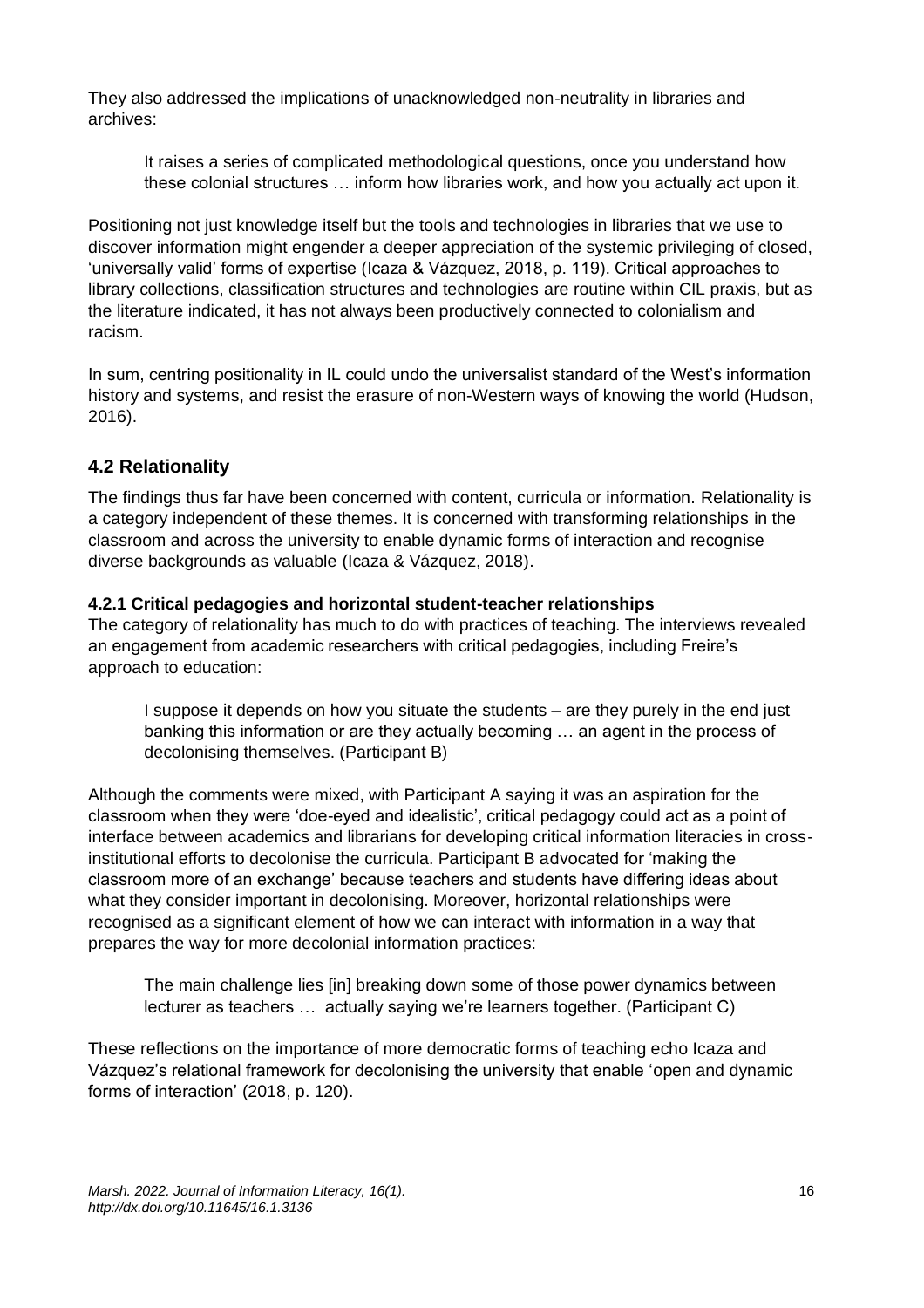#### **4.2.2 Drawing on student experience**

Students' own agency and capacity as information creators were also seen to be significant for decolonisation. Participant A spoke about using relatable examples in teaching and Participant C encourages students to draw on personal experience:

What I have seen is students using their own knowledge, when they really critically reflect on where they come from and what kind of background they have and how that influences what they see or feel and experience. So that's something I'd like to see more of.

These comments reflect Icaza and Vázquez's relational approach where 'diverse backgrounds and the geo-historical positioning of the different participants in the classroom are rendered valuable in a dignified way' (2018, p. 120), and echo the work of various CIL practitioners, who exercise and build on Freire's pedagogies in their decolonising, asset-based and caring IL interventions (Brook et al., 2015; Hughes, 2020; Morrison, 2017).

## **4.3 Transitionality**

Finally, Icaza and Vázquez use transitionality to foreground the significance of knowledge and learning; to decolonise, 'the university [needs] to actively address its own societal and ecological implications by enabling the students to bridge the epistemic border between the classroom and society' (2018, p. 120).

#### **4.3.1 Success in academia**

The significance of knowledge learned and created emerged in relation to the notion of success in both teaching and research. In the realm of research, participants reflected on their decisions about the language of writing and where they choose to publish; both have significant ramifications for decolonisation but are primarily influenced by neoliberal academic systems for success in academia:

In order to reach as many people as possible, you would probably publish in English but then that is a colonial language and there will still be people who can't then be reached. (Participant C)

I would love to publish in more marginal, for a lack of a better word, journals with less of an impact, but that [are] actually situated in the regions that I write about. Speaking perhaps to a broader audience in that way and having research appear alongside work that is not necessarily embedded as deeply as my work is in the Anglo-American tradition. As an early career researcher, that is just not a viable option. (Participant D)

It seems there is a careful balance between the broad audiences academics try to reach with their research and the implications this has for their career. A decolonial commitment to transitionality is here impeded by neoliberal market conditions of academia. The data also surfaced tensions around the idea of student success and how it can be judged. On one hand, final exams and essay grades were perceived to be a constant concern for students:

Even if I'm trying to be critical and radical and stuff, it does drive the students up the wall sometimes because they want to know how to do well on the assessment. (Participant A)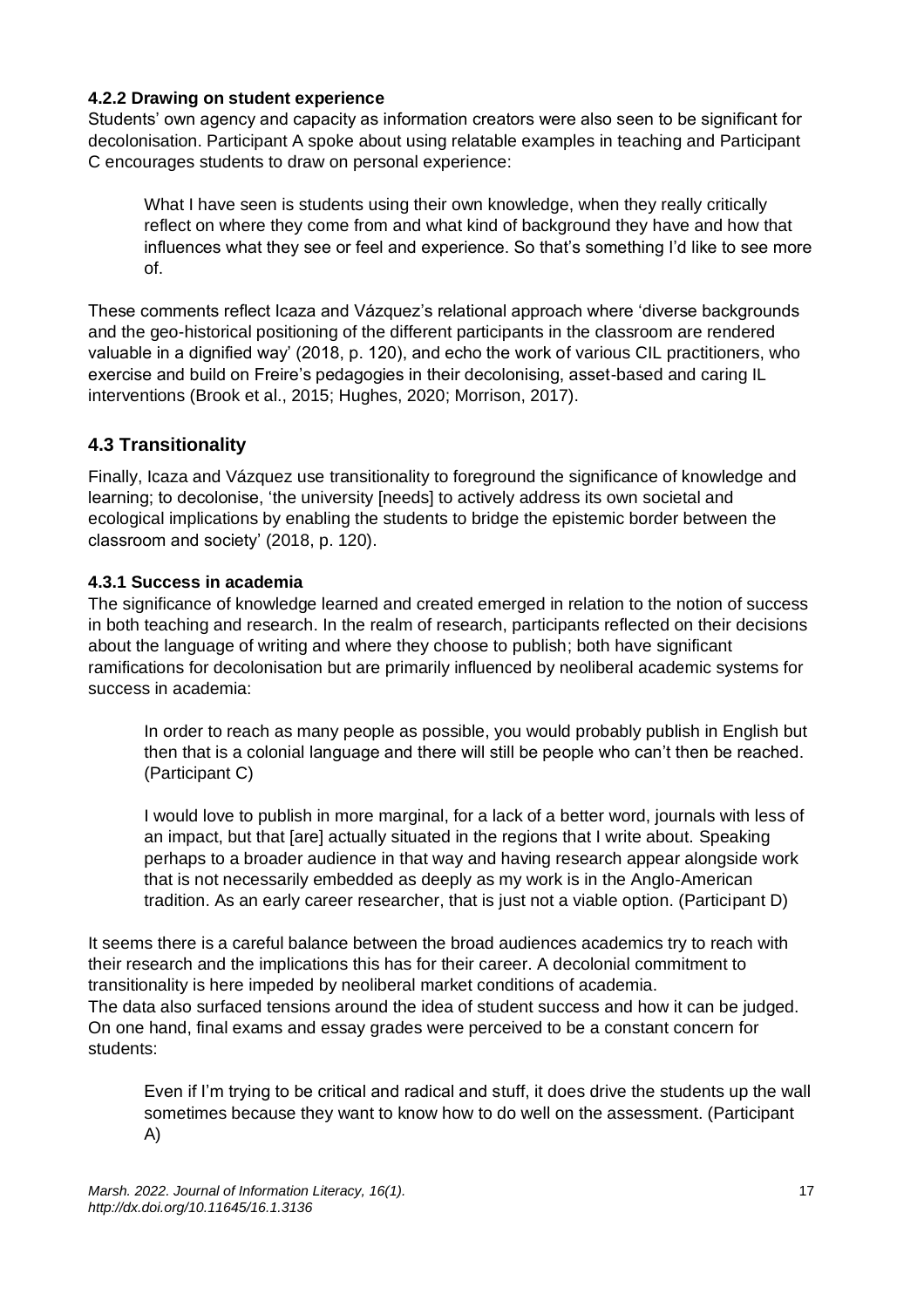In the practice-based discipline of Law, with core components necessary to pass for qualifying, there might be serious implications to pursuing a decolonial approach, seen to be incompatible with official routes for success. On the other hand, box-ticking compliance and decolonial criticality are not always in competition:

We try to reward ... critical-thinking or so-called independent thinking, originality ... I've seen some amazing student work [and] that's the category in the marking matrix … they really show that they've gone above and beyond the minimum readings and really looked at all kinds of information, all kinds of texts and maybe critiqued it or done something more with it that really shows that they're trying to challenge some of that mainstream or the taken-for-granted. (Participant C)

Moreover, students' own activism demonstrates that decolonisation is an important topic, and as Participant B recognised, also one in which assignments that involve curricula critique can elicit powerful and successful results. A decolonised education is both part of students' own aspirations and vital for Black student success (El Magd, 2016). A desire to see injustices eradicated is not mutually exclusive with wishing for conventional success and our approaches to IL can 'facilitate both' (Beilin, 2016).

#### **4.3.2 Embedding decoloniality beyond the university**

Connecting transitionality with relationality, horizontal relationships are significant for ensuring that decoloniality moves beyond the realm of the university:

Teachers at a university are only one channel, if you like, for information for the students [who] have to go out into the world and engage hopefully with different epistemologies. They have to engage with different forms of knowledge and different social groups and so you're teaching them not only about the content to do with Latin American Indigenous movements but you're also crucially teaching them: How will you recognise that you're encountering these different kinds of knowledges; and what will be your attitude towards them; and how will you collaborate to create a dialogue with those other forms of knowledge? (Participant B)

Decolonising the curriculum is important not just in one singular module or even a university context but in a much broader sense of education and the wider picture of a world beyond the university:

If [education] stays in the realm of … HE institutions then that's not enough, but if we think of education as something more than that, it's something that students take with them in their lives, also beyond campus, that's where the importance [of decolonisation in HE] lies. (Participant C)

IL teaching can support decolonial learning by fostering horizontal classroom relationships and examining the politics of the knowledge and information produced in the university, as well as encouraging broader thinking about where information might be found beyond the boundaries of academic knowledge production. A decolonising IL might also consider how we interact with such information, moving beyond the narrow confines of traditional IL's source evaluation checklists to more socio-cultural understandings of information (Hicks & Lloyd, 2016; Lloyd, 2005) and the complex approaches, alternative media and counter-stories espoused by Pashia (2017) and Rapchak (2019).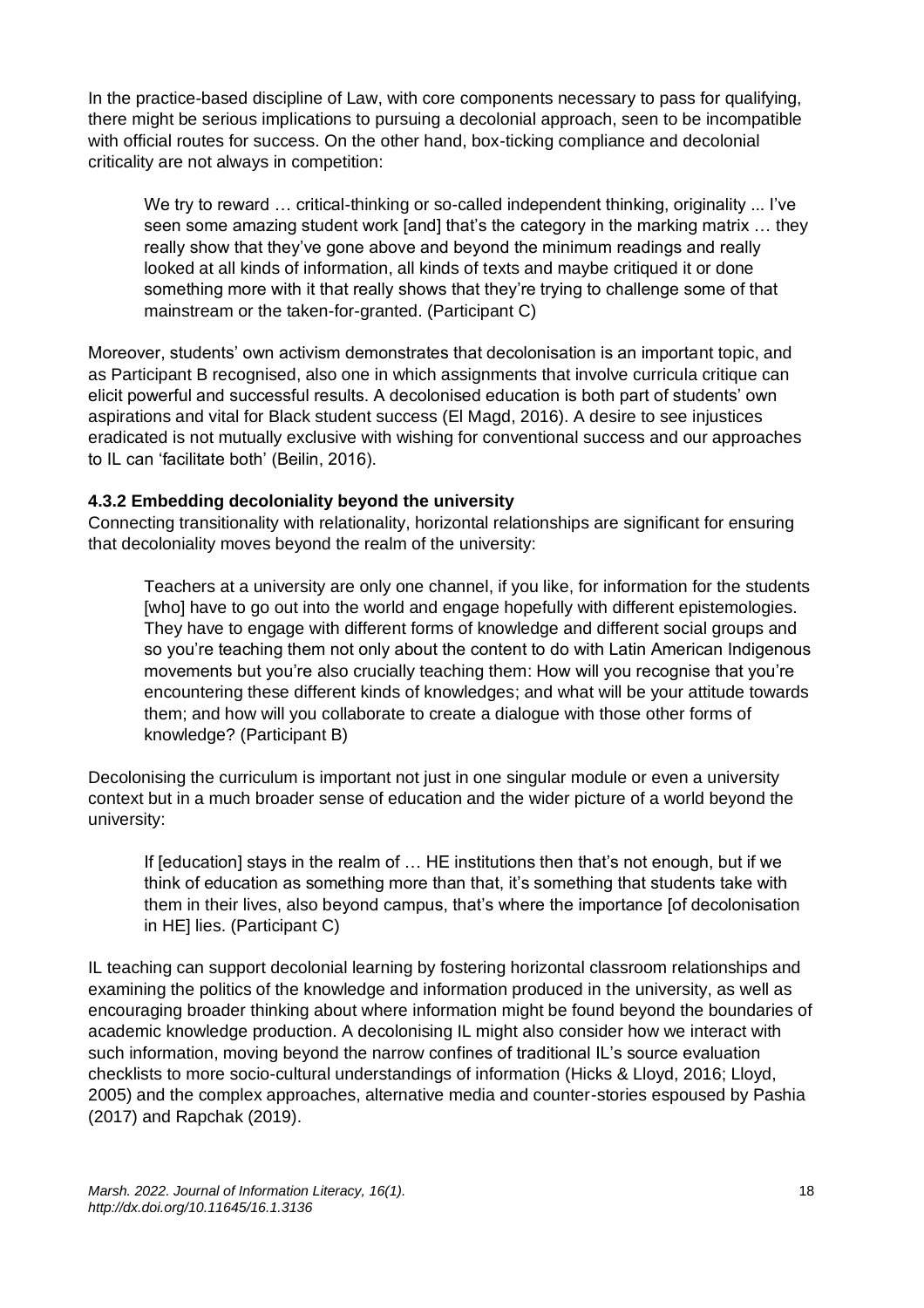Ultimately, all of these themes, organised in the framework of positionality, relationality and transitionality have the effect of unsettling IL as it has traditionally been understood and practised in UK academic libraries.

# **5. Discussion and recommendations**

Examining the findings from the interview data in the context of literature reviewed, I make the following recommendations about how IL in academic libraries could be unsettled to support decolonisation. They could be considered a starting point for 'generating the potential for decolonisation' (Adebisi, 2020) rather than ultimate solutions for a decolonised IL.

## **5.1 Embrace the value of non-traditional and non-textual information**

IL in academic libraries has traditionally dealt exclusively with 'book knowledge' (hooks, 1994); the written word, literate culture and knowledge that must fit the dimensions 'predefined by a cultural, social and economic elite' (Pawley, 2003, p. 427). But to pave a way for decolonising the curriculum, IL must be unsettled to recognise that information comes in many social, embodied, material and non-academic forms including oral, visual, musical and object-based information, through interactions with people and from learner's lived experience. The findings indicate that academic researchers are especially interested in utilising non-traditional forms of information to destabilise, disrupt and create a sensation of difference. They want to encourage students to critically engage with knowledge in non-academic forms and offer opportunities for accessing social, experiential and embodied information. This echoes the literature which argues that alternative oral and musical forms of information should not be discounted (Plockey & Ahamed, 2016), and which sites social models of IL as an important alternative to traditional approaches aligned with the 'pejoratives of western educational practices' (Lloyd, 2005, p. 83). A decolonial IL should embrace non-academic and non-textual forms of information.

### **5.2 Reconsider how we value and evaluate sources, authority and legitimacy**

Beyond thinking more explicitly about how we help students and researchers to discover information that goes beyond the Anglo-American publishing models, canonical Eurocentric knowledge and textual information deemed academic, we should be naming and drawing those characteristics of the information to the fore, asking in whose interests certain knowledge is legitimised and thus initiating more sensitive conversations about evaluating information. Reading lists are often understood as a key theatre for decolonising the curriculum but the literature showed that decolonisation is not 'a calculation about how many black or brown authors are on the reading list' (Dar et al., 2020). The findings demonstrate that gathering diverse information sources is an important approach for challenging Eurocentric approaches to knowledge. However, academics noted that this was not always a simple process; they were keen to avoid binary understandings of de/colonial knowledge production. Instead, a recurring theme was the value of gap-finding: critiquing the information and the construction of lists in themselves, thinking about how marginalisations in information are racialised, gendered and classed, and the implications of those deficiencies. This echoes some of the CIL teaching practices addressed in the literature review, for example unpicking the role and value of reading lists themselves (McCluskey Dean, 2020) and more complex approaches to evaluating sources and credibility (Pashia, 2017; Rapchak, 2019). IL has traditionally been understood in mechanistic, procedural terms, relying on reading lists and peer review as arbiters of value. But this research indicates that decolonisation requires a positional approach that encourages learners to see that all knowledge is situated, the information presented is always curated and has complicated colonial and decolonial contexts of production.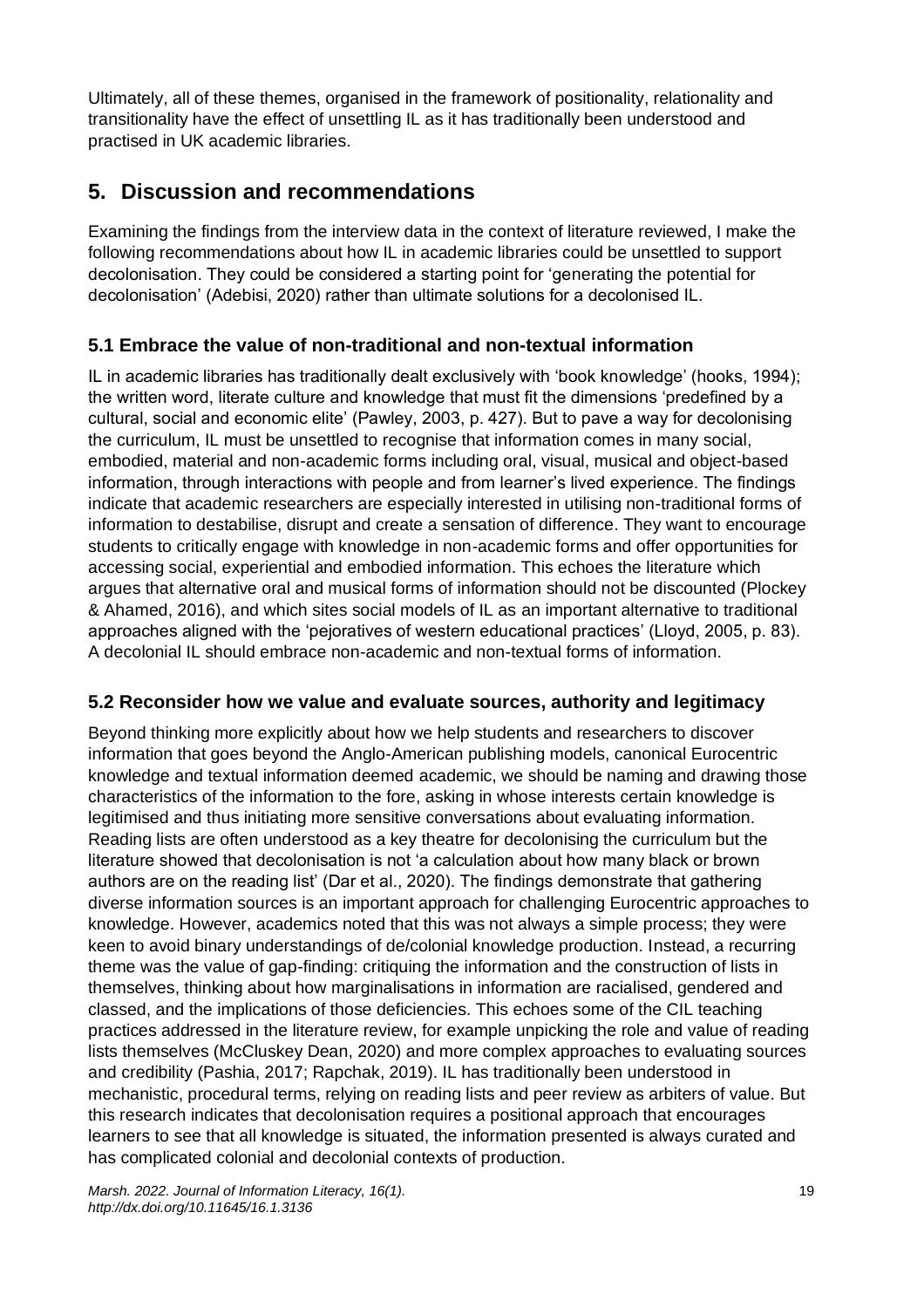# **5.3 Be sensitive to the language of information**

Interactions with English-language information and the underlying power structures of an (assumed) anglocentric information landscape have significant ramifications for decolonisation and should remain at the forefront of reflecting on the way we teach about information. This might include asking questions such as:

- What information is communicated in English?
- What are the implications of translation?
- What information do we miss when we only use English?
- 'How do you center colonial subjects in a language their memories can't be spoken in?' (Manzoor-Khan, 2017b).

Critical gap-finding exercises would be all the richer for the recognition of English-language hegemony and the inclusion of language as one further relationship of power. Drawing attention to what we cannot access or understand not only encourages us to think about the structures of information, but also enables us to learn from those 'spaces of silence' (hooks, 1994, p. 174) and perhaps 'experience otherness' (Phipps, 2019, p. 3, citing Mbembe).

A more nuanced appreciation of language in information environments would involve valuing non-English language information whilst also recognising the limits of multilingualism for decolonisation; several participants in the study reflected that their bi- or tri-lingualism is not enough to 'be radical' (Participant D) or 'challenge a world view' (Participant C) and, as Phipps recognises, multilingualism is 'largely experienced as a colonial practice for many of the world's populations' (2019, p. 1). The findings indicated that English may purposefully be used to reach more inclusive audiences, but it would be prudent to remember that we miss infinite ways of learning and manifold types of information when we assume a monolingual English information landscape and promote monolingualism as both norm and ideal (Conlon Perugini & Johnson, 2020).

# **5.4 Expose libraries' coloniality**

To date, libraries' efforts to engage in decolonising the curriculum have centred on collection development initiatives, reading list statistical analyses and managerial responses that situate decolonisation within institutional Equality, Diversity and Inclusion (EDI) agendas. These might usefully be interpreted through the lens of what Hudson calls the 'whiteness of practicality' (2017a). Practical, pragmatic, technical and administrative responses to decolonisation mean that we remain non-committal in our analysis of how libraries are implicated in perpetuating whiteness and coloniality. Moving away from the solutions libraries can offer to instead reflect on how libraries remain part of the problem would be a productive starting point for a decolonisation which should 'unsettle, provoke, stimulate and dismantle' (Manzoor-Khan, 2017b).

The findings revealed that stressing the non-neutrality of libraries is important because there are then a series of implications for working with library information in a decolonial way. Academic researchers are already thinking about how libraries perpetuate coloniality through knowledge organisation, collecting practices and search result ranking. Exposing the way that libraries are complicit in the denial, erasure and misattribution of information can exemplify the way racism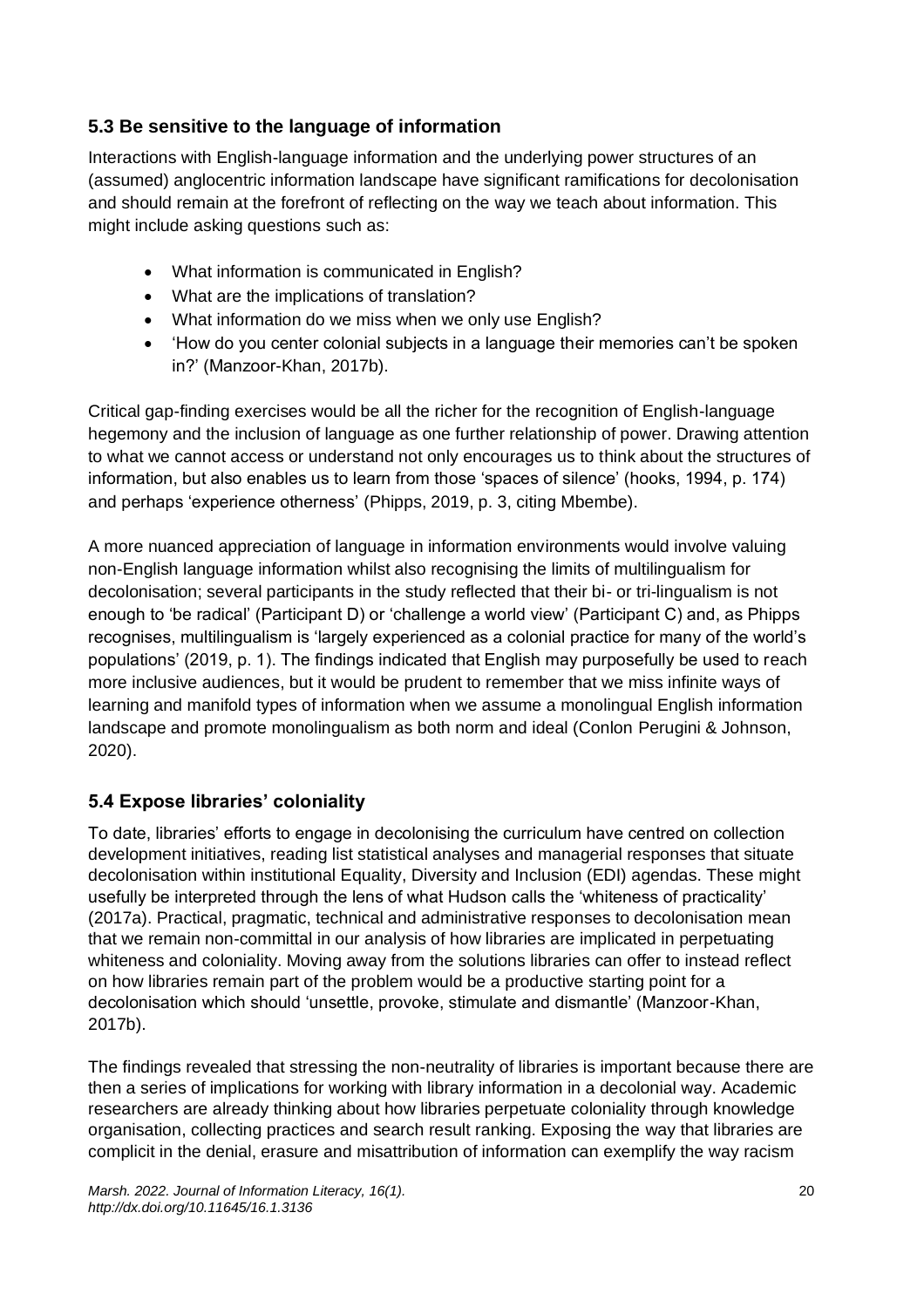and coloniality are re-produced, reified and institutionalised in universities; perhaps unsettling for those who work in and with libraries and their resources but necessary for enabling decolonial approaches in teaching and research.

On the other hand, two participants were enthusiastic to position the library as a 'site of resistance'. Developing one of the central tenets of CIL which emphasises students as creators of knowledge and agents within institutions, perhaps one way of opening libraries' potential for resistance is to self-reflexively communicate with users about how library collections are developed over time and the stake they have through democratised collection development strategies.

## **5.5 Appreciate the time and labour of decolonial work**

The burden of decolonising curricula was a recurring theme in the literature (Dar et al., 2020; Ogunbiyi, 2017; Pete, 2018) and the time and labour involved in decolonising work also cropped up in the findings. As Participant D emphasised, 'diversity is actually work'. One of Liyanage's key recommendations for decolonising curricula is to hire a scholar trained in decolonial pedagogy to work specifically on decolonisation within a particular department and act as a point of reference for other members of academic staff who are adjusting syllabi and reading lists (2020). This approach would address several of the themes emerging from this research. Firstly, that academic researchers have a particularly nuanced appreciation for the colonial and decolonial contexts of information in their discipline; we must not imagine that librarians can replace academics' in-depth, reflective processes for developing reading lists. Nonetheless, working with a dedicated departmental contact to consider how libraries might support and situate non-textual and non-academic information, encourage reading list critique, gap-finding, nuanced approaches to evaluation and more sensitive appreciation of the language and de/colonial contexts of information would be valuable. Advocating for a departmental staff member or offering an incentive, similar to an OER grant program (SPARC, 2018) for academics to revise reading lists to include diversified library acquisitions and work with librarians to integrate decolonial CIL into courses would also recognise the time, expertise and labour required for decolonising work. It would incentivise and factor decolonisation into staff time rather than falling to students to fill curricular gaps and campaign for an education which moves beyond Eurocentric and colonial constructions.

# **5.6 Pursue pedagogies of relationality and transitionality**

The findings broadly organised under the themes of relationality and transitionality demonstrate that the pedagogical purpose and operations of the university are considered as important as content and information itself for decolonising the curriculum. IL teaching which pursues these pedagogies would valuably consolidate decolonising approaches in libraries.

Firstly, academics with an interest in decolonisation are attuned to the value of critical pedagogies, in particular more democratic forms of teaching and learning that value student experience in knowledge-creation. Horizontal classroom relationships are a key tenet of critical pedagogy embraced by CIL (Elmborg, 2012) and the findings reinforced the value of breaking down classroom power dynamics for engaging with decolonising themes and practices. The focus on utilising students' own experience also reflects the literature on culturally relevant pedagogies (Morrison, 2017) which condemn racialised deficit models of engagement. This study more explicitly links these strategies to decolonising the curriculum and they should be pursued by educators thinking about decolonisation in library contexts.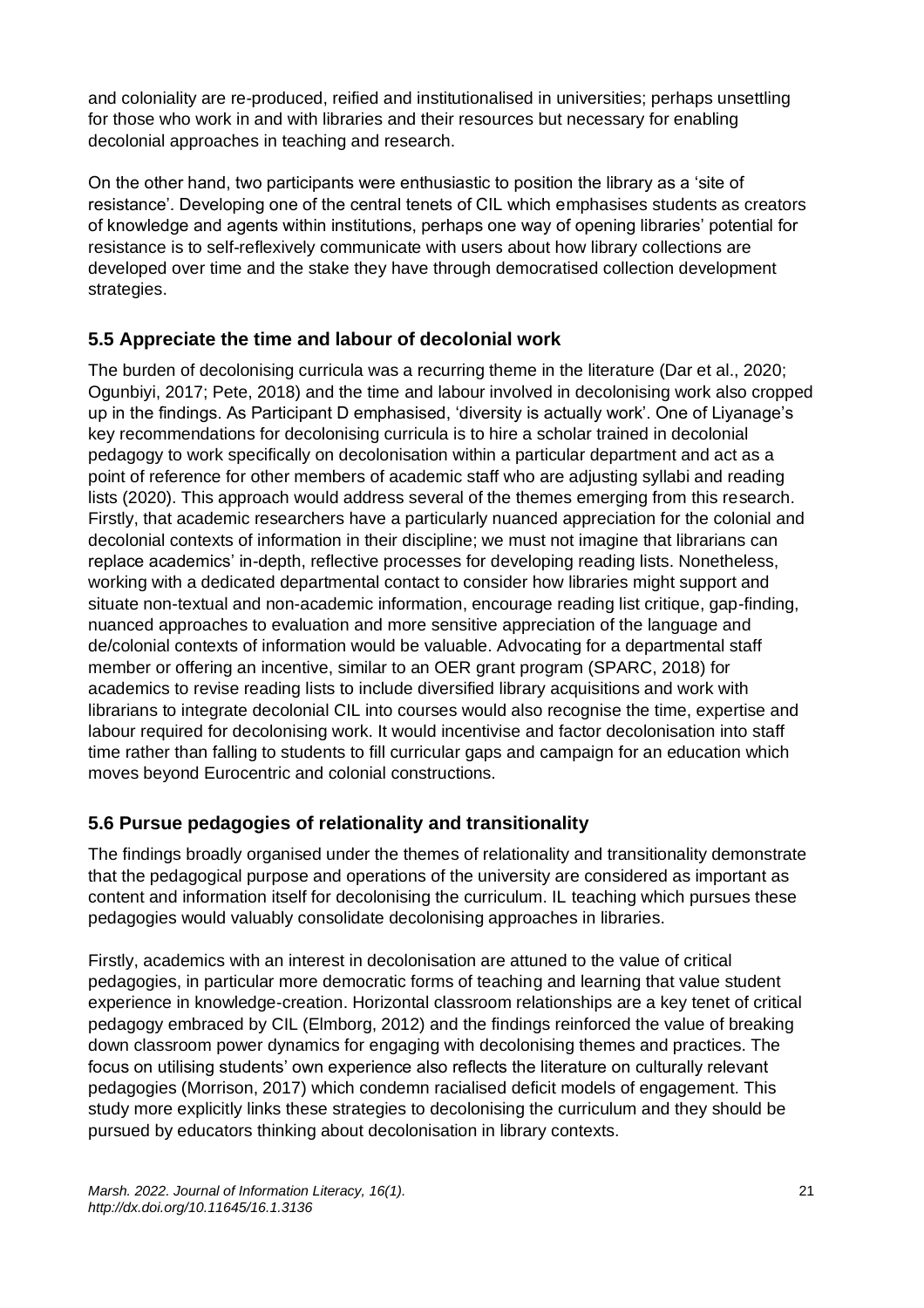Secondly, the findings reveal significant tensions in the relationship between decolonisation and academic success in both student learning and academic research contexts. This reflects Drabinski's outline of the competing kairotic forces of criticality and compliance for librarians (Drabinski, 2017). Rather than relying on success alone as a framework, reflecting on transitionality and the wider significance and purpose of university knowledge production would be a beneficial approach for exploiting IL in decolonising agendas.

# **6. Conclusion**

This article has produced valuable insights into the relationship between IL and decolonising the curriculum. Drawing together diverse IL literature under the decolonisation umbrella, it has revealed compelling critiques of traditional IL that demonstrate its colonising nature on teaching, institutional policy and theoretical levels. CIL is proposed as a more natural accomplice for decolonisation despite the notable gaps in its reckoning with issues of race, white supremacy and colonialism. Multiple analyses and teaching examples from the CIL field exemplify librarians' engagement with socio-political contexts of knowledge production, in particular the structural racism of information production, dissemination and organisation, as well as explicitly centring race in learner interactions. This qualitative study introduces decolonial considerations to IL by exploring how academic researchers position CIL. The findings reveal that it might usefully facilitate positionality, practice relationality and consider transitionality.

The research has generated several issues worthy of further investigation. Firstly, it would be interesting to more fully explore the implications of language and the oft-assumed anglocentric information landscape, perhaps adding a decolonial focus to existing research on world languages and IL (Hicks, 2013) and thinking about the library's role in advocating for and facilitating multilingual, open access information (Hirmer & Istratii, n.d.; McElroy & Bridges, 2015). The disciplinary differences between Law and Geography and recurring discussions with participants on the significance of epistemology indicate that a broader spread of disciplinary approaches to exploring CIL and decolonisation would also be productive. The possibility of the library as a 'site of resistance' was left underexplored but would be a compelling case for future activity. Finally, although I have tried to pay attention to student voices in the literature cited, CIL is primarily concerned with empowering learners so their ideas and responses have felt missing from this study. Future research could beneficially consult students on how they envisage decolonial information practices and explore their responses to a decolonising CIL.

This research is not about actionable solutions but a call to action for experimentation that unsettles IL. On one level, our conception of IL in itself needs to be unsettled, to create a decolonial critical information literacy that pays attention to power structures, recognises social and embodied forms of information and validates diverse information practices. The techniques that emerge in the findings are also designed to unsettle, to be troublesome: whether that be complicating our relationship with the library by drawing attention to its non-neutrality, altering the hierarchical foundations of relationships between learners and educators, creating a sensation of difference in the language of information we present and the representations of knowledge we juxtapose or finding the gaps in source references, reading lists and curricula. IL must also remain unsettled in the way we might understand it to be a remedy; it should not become another form of settler-harm reduction for academia.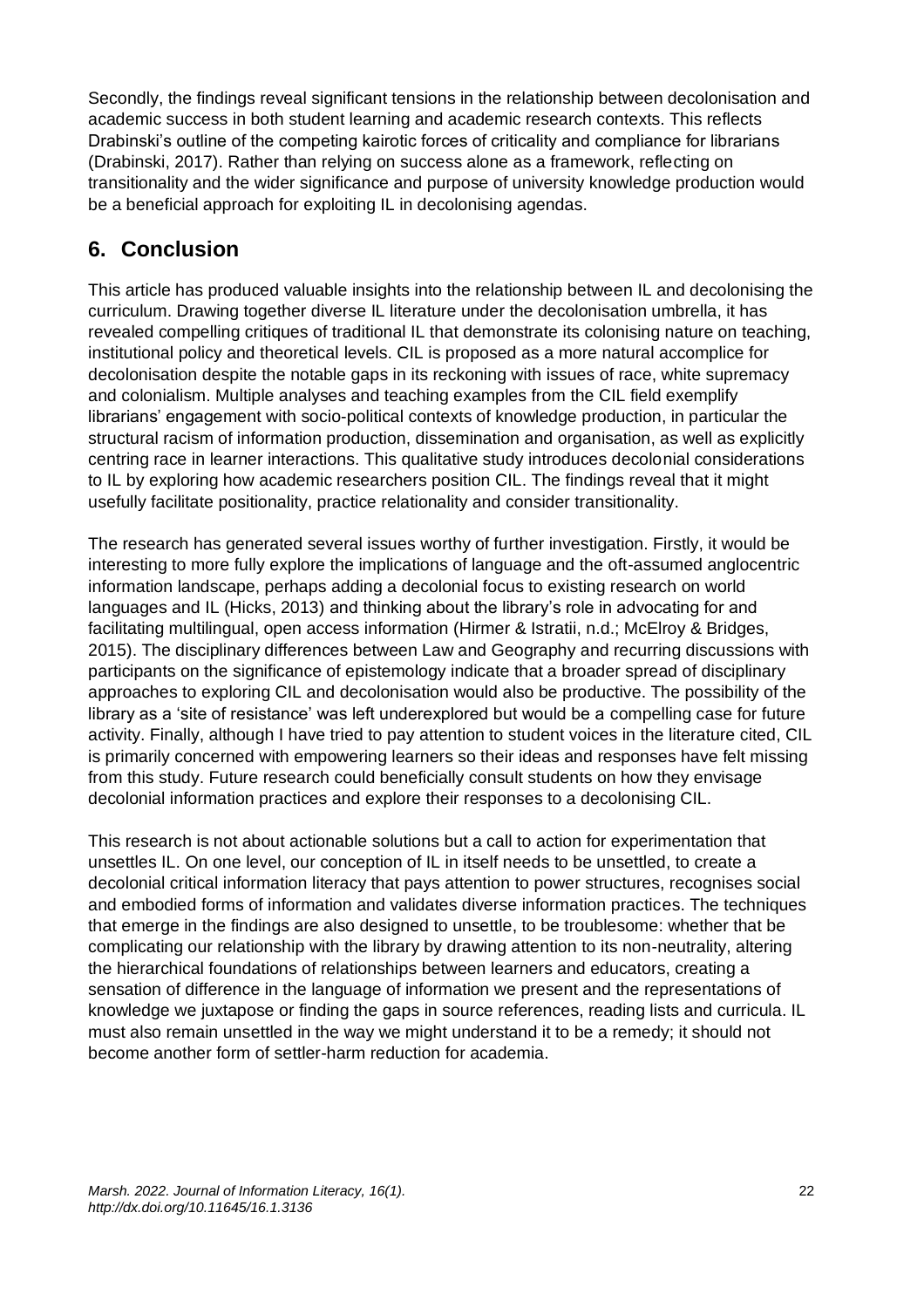# **References**

Accardi, M. T., Drabinski, E., & Kumbier, A. (Eds.). (2010). Critical library instruction: Theories and methods. Library Juice Press.

Accardi, M. T., Drabinski, E., & Kumbier, A. (2020). [Beginning and extending the conversation.](https://doi.org/10.15760/comminfolit.2020.14.1.1) *Communications in Information Literacy*, *14*(1), 1–11.

Adebisi, F. (2020). [Decolonisation must disrupt or it is not decolonial.](https://folukeafrica.com/decolonisation-must-disrupt-or-it-is-not-decolonial/) In *African skies*.

Arday, J., Branchu, C., & Boliver, V. (2022). [What do we know about Black and Minority Ethnic](https://doi.org/10.1017/S1474746421000579)  [\(BAME\) participation in UK higher education?](https://doi.org/10.1017/S1474746421000579) *Social Policy and Society, 21*(1), 12–25.

Beilin, I. (2016). [Student success and the neoliberal academic library.](https://cjal.ca/index.php/capal/article/view/24303/19480) *Canadian Journal of Academic Librarianship*, *1*(1), 10–23.

Benaquisto, L. (2012). [Open coding.](https://doi.org/10.4135/9781412963909.n299) In L. M. Given (Ed.), *The SAGE encyclopedia of qualitative research methods*. SAGE.

Bhambra, G., Gebriel, D., & Nişancıoğlu, K. (2018). Introduction. In G. Bhambra, D. Gebriel, & K. Nişancıoğlu (Eds.), *Decolonising the university* (pp. 1–15). Pluto Press.

Boliver, V. (2015). [Are there distinctive clusters of higher and lower status universities in the](https://doi.org/10.1080/03054985.2015.1082905)  [UK?](https://doi.org/10.1080/03054985.2015.1082905) *Oxford Review of Education*, *41*(5), 608–627.

Brinkmann, S. (2012)[. Interviewing.](https://doi.org/10.4135/9781412963909.n239) In L. M. Given (Ed.), *The SAGE encyclopedia of qualitative research methods*. SAGE.

Brook, F., Ellenwood, D., & Lazzaro, A. E. (2015). [In pursuit of antiracist social justice:](https://doi.org/10.1353/lib.2015.0048)  [Denaturalizing whiteness in the academic library.](https://doi.org/10.1353/lib.2015.0048) *Library Trends*, *64*(2), 246–284.

Bruce, S. (2020). *[Teaching with care: A relational approach to individual research consultations](http://www.inthelibrarywiththeleadpipe.org/2020/teaching-with-care/)*. In the library with the lead pipe.

Charles, E. (2019). [Decolonizing the curriculum.](https://doi.org/10.1629/uksg.475) *Insights*, *32*(1).

Chong, R., & Edwards, A. (2022). Indigenising Canadian academic libraries: Two librarians' experiences. In J. Crilly & R. Everitt (Eds.), *Narrative expansions: Interpreting decolonisation in academic libraries* (pp. 130–150). Facet.

Conlon Perugini, D., & Johnson, S. M. (2020). *[Language legitimacy and imagining new](https://weteachlang.com/2020/06/12/142-with-jonathan-rosa)  [educational contexts with Jonathan Rosa](https://weteachlang.com/2020/06/12/142-with-jonathan-rosa)*. We teach languages [podcast].

Cotton, J. W. (2018). *[The ivory tower must fall: Exploring the decolonisation of higher education](https://decolonisesociology.files.wordpress.com/2020/09/jwcotton_mphil-dissertation.pdf)  [at Cambridge University in theory and practice](https://decolonisesociology.files.wordpress.com/2020/09/jwcotton_mphil-dissertation.pdf)*. [Master's dissertation, University of Cambridge].

Crilly, J. (2019). [Decolonising the library: A](https://sparkjournal.arts.ac.uk/index.php/spark/article/view/123/190) theoretical exploration. *Spark: UAL Creative Teaching and Learning Journal*, *4*(1).

Crilly, J., & Everitt, R. (2022). *Narrative expansions : Interpreting decolonisation in academic libraries*. Facet.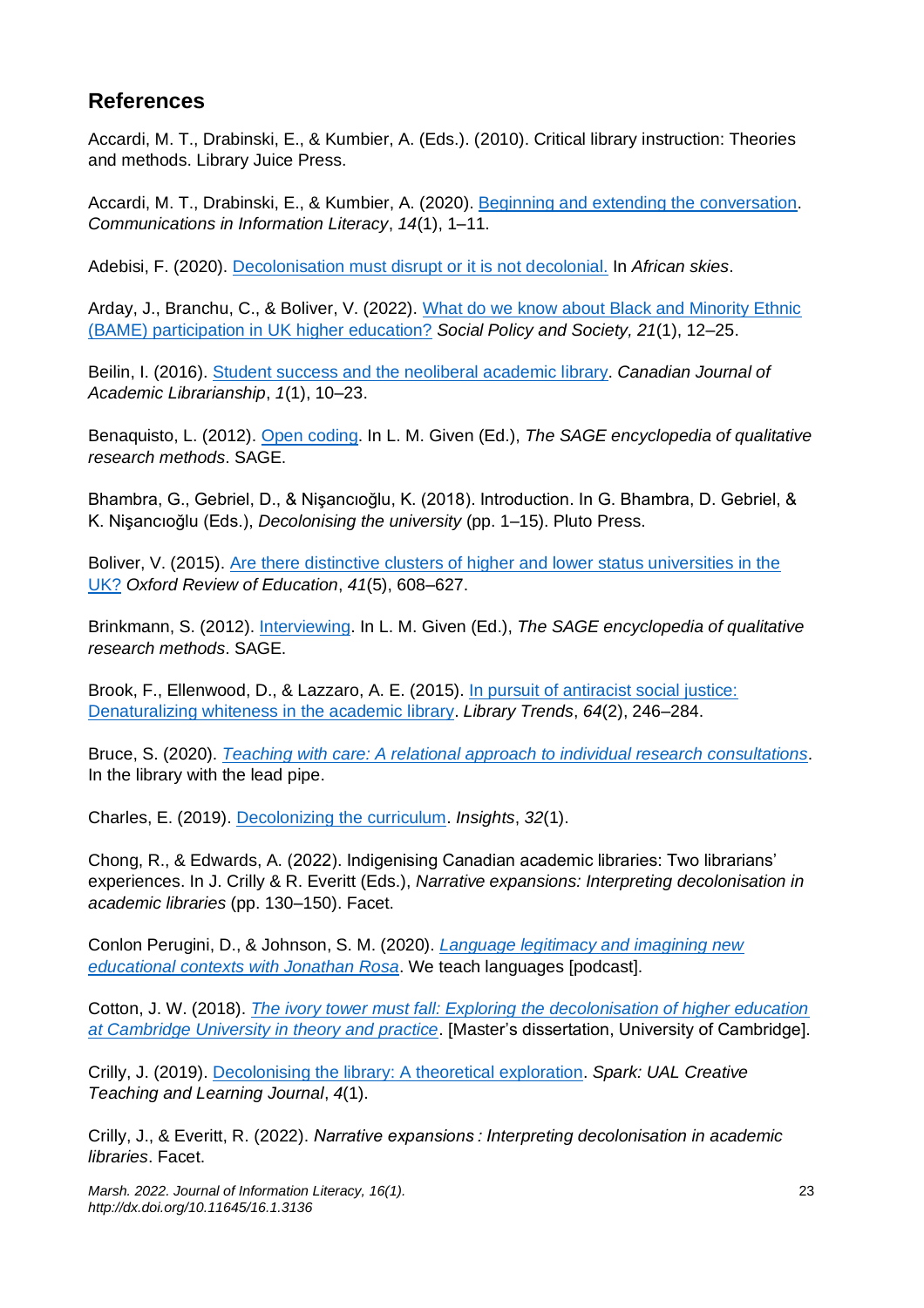Crilly, J., & Panesar, L. (2020, January 24). *[Decolonising reading lists](https://decolonisethelibrary.wordpress.com/liberating-reading-lists-jess-crilly-and-lucy-panesar-university-of-the-arts-london/)* [Conference presentation]. Decolonising the curriculum: The library's role, London, England.

Critten, J. (2016). Introduction. In A. Downey (Ed.), *Critical information literacy : Foundation, inspiration, and ideas* (pp. i–iv). Library Juice Press.

Crouch, M., & McKenzie, H. (2006). [The logic of small samples in interview-based qualitative](https://doi.org/10.1177/0539018406069584)  [research.](https://doi.org/10.1177/0539018406069584) *Social Science Information*, *45*(4), 483–499.

Dar, S., Desai, M., & Nwonka, C. (2020, June 17). "Students [want to confront it": Academics on](https://www.theguardian.com/education/2020/jun/17/students-want-to-confront-it-academics-on-how-to-decolonise-the-university)  [how to decolonise the university.](https://www.theguardian.com/education/2020/jun/17/students-want-to-confront-it-academics-on-how-to-decolonise-the-university) *The Guardian*.

Decolonising through Critical Librarianship. (2019). [Notes from Legacies of Slavery Archival](https://decolonisingthroughcriticallibrarianship.wordpress.com/2019/11/29/notes-from-legacies-of-slavery-archival-workshop/)  [Workshop.](https://decolonisingthroughcriticallibrarianship.wordpress.com/2019/11/29/notes-from-legacies-of-slavery-archival-workshop/) *Decolonising through Critical Librarianship*.

Downey, A. (2016). *Critical information literacy : Foundation, inspiration, and ideas*. Library Juice Press.

Drabinski, E. (2017). [A kairos of the critical: Teaching critically in a time of compliance.](https://doi.org/10.15760/comminfolit.2017.11.1.35) *Communications in Information Literacy*, *11*(1).

El Magd, N. A. (2016). *[Why is my curriculum white? Decolonising the academy](https://www.nusconnect.org.uk/articles/why-is-my-curriculum-white-decolonising-the-academy)*. NUS Connect.

Elliott, A., & Piker, S. (2020, January 24). *[Liberated library](https://decolonisethelibrary.wordpress.com/liberated-library-abigail-elliott-and-samuel-piker-brunel-university-of-london/)*. [Conference presentation]. Decolonising the curriculum: The library's role, London, England.

Elmborg, J. (2006). [Critical information literacy: Implications for instructional practice.](https://doi.org/10.1016/j.acalib.2005.12.004) *Journal of Academic Librarianship*, *32*(2), 192–199.

Elmborg, J. (2012). [Critical information literacy: Definitions and challenges.](https://iro.uiowa.edu/esploro/outputs/9983557574202771) In *Transforming information literacy programs: Intersecting frontiers of self, library culture, and campus community* (pp. 75–95). ACRL.

Esson, J., Noxolo, P., Baxter, R., Daley, P., & Byron, M. (2017). [The 2017 RGS-IBG chair's](https://doi.org/10.1111/AREA.12371)  [theme: Decolonising geographical knowledges, or reproducing coloniality?](https://doi.org/10.1111/AREA.12371) *Area*, 49(3), 384– 388.

Field, S., & Mires Richards, E. (2019, November 25). *Toolkit for change: Diversifying library collections* [Conference presentation]. [Cardiff Met & CILIP ILIG decolonisation conference](https://padlet.com/jim_finch8472/cnryftdmavot)  [November 2019: Decolonising library collections and practices: From understanding to impact,](https://padlet.com/jim_finch8472/cnryftdmavot) Cardiff, Wales.

Freire, P. (1996). *Pedagogy of the oppressed*. Penguin.

Hicks, A. (2013). [Cultural shifts: Putting critical information literacy into practice.](https://doi.org/10.15760/comminfolit.2013.7.1.134) *Communications in Information Literacy*, *7*(1), 50–65.

Hicks, A., & Lloyd, A. (2016). [It takes a community to build a framework: Information literacy](https://doi.org/10.1177/0165551510000000)  [within intercultural settings.](https://doi.org/10.1177/0165551510000000) *Journal of Information Science*, *42*(3), 334–343.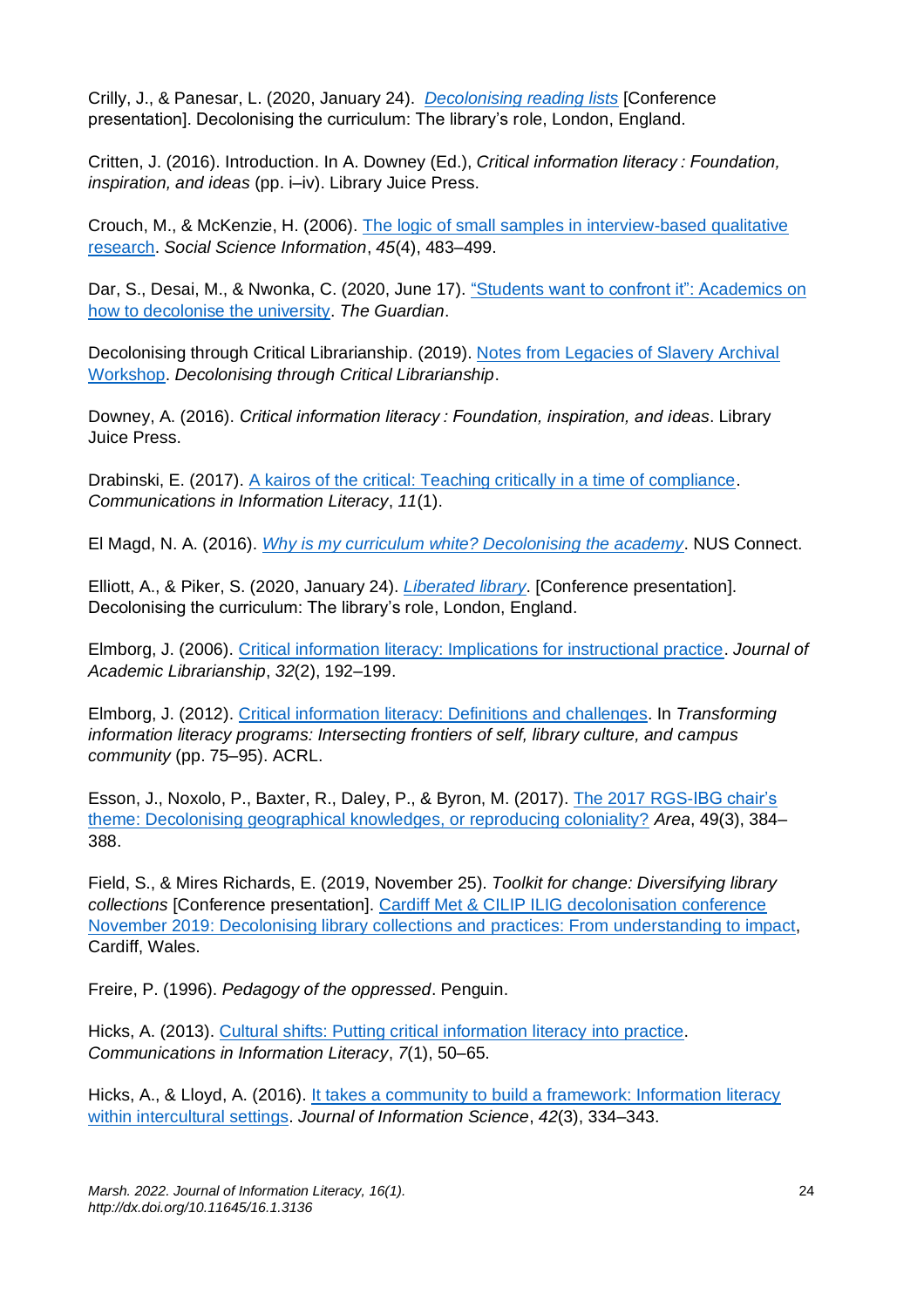Hirmer, M., & Istratii, R. (n.d.). *[Decolonial subversions: A basic manifesto](http://decolonialsubversions.org/manifesto.html)*. Decolonial subversions.

hooks, bell. (1994). *Teaching to transgress: Education as the practice of freedom.* Routledge.

HSPS [Human, Social, and Political Sciences] graduates and students. (2018). *[Part I HSPS](https://docs.google.com/document/d/1s3nIXibK680_y_xhau3vbrVQ7WFVKocjKI1Vy2r81A0/)  [decolonial reading list \(2018-2019\).](https://docs.google.com/document/d/1s3nIXibK680_y_xhau3vbrVQ7WFVKocjKI1Vy2r81A0/)* [Google doc]. Google. Retrieved May 10, 2020.

Hudson, D. J. (2016). On dark continents and digital divides: Information inequality and the reproduction of racial otherness in Library and Information Studies. *Journal of Library Ethics*, *25*(1), 62–80.

Hudson, D. J. (2017a). The whiteness of practicality. In G. Schlesselman-Tango (Ed.), *Topographies of whiteness: Mapping whiteness in Library and Information Studies* (pp. 203– 234). Library Juice Press.

Hudson, D. J. (2017b). [On "diversity" as anti-racism in Library and Information Studies: A](https://doi.org/10.24242/jclis.v1i1.6)  [critique.](https://doi.org/10.24242/jclis.v1i1.6) *Journal of Critical Library and Information Studies*, *1*(1).

Hughes, C. (2020, January 24). *Supporting access to material and resources relating to Black and African diaspora for the Black and African diaspora students*. [Conference presentation]. Decolonising the curriculum: The library's role, London, England.

Icaza, R., & Vázquez, R. (2018). Diversity or decolonisation? Researching diversity at the University of Amsterdam. In G. Bhambra, D. Gebriel, & K. Nişancıoğlu (Eds.), *Decolonising the university* (pp. 108–128). Pluto Press.

Keer, G., & Bussmann, J. D. (2019). [A case for a critical information ethics.](https://doi.org/10.24242/jclis.v2i1.57) *Journal of Critical Library and Information Studies*, *2*(1), 1-22.

Leung, S. Y., & López-McKnight, J. R. (2020). [Dreaming revolutionary futures: Critical race's](https://doi.org/10.15760/comminfolit.2020.14.1.2)  centrality [to ending white supremacy.](https://doi.org/10.15760/comminfolit.2020.14.1.2) *Communications in Information Literacy*, *14*(1), 12–26.

Liyanage, M. (2020). [Miseducation: Decolonising curricula, culture and pedagogy in UK](https://www.hepi.ac.uk/wp-content/uploads/2020/07/HEPI_Miseducation_Debate-Paper-23_FINAL.pdf)  [universities.](https://www.hepi.ac.uk/wp-content/uploads/2020/07/HEPI_Miseducation_Debate-Paper-23_FINAL.pdf) Higher Education Policy Institute.

Lloyd, A. (2005). [Information literacy: Different contexts, different concepts, different truths?](https://doi.org/10.1177/0961000605055355) *Journal of Librarianship and Information Science*, *37*(2), 82–88.

Loyer, J. (2018). Indigenous information literacy: nêhiyaw kinship enabling self-care in research. In K. P. Nicholson & M. Seale (Eds.) *The politics of theory and the practice of critical librarianship* (pp. 145–156). Library Juice Press.

Maldonado-Torres, N. (2007). [On the coloniality of being: Contributions to the development of a](https://doi.org/10.1080/09502380601162548)  [concept.](https://doi.org/10.1080/09502380601162548) *Cultural Studies*, 21(2–3), 240–270.

Manzoor-Khan, S. (2017a). *[Crowd-sourced decolonised Postcolonial syllabus](https://docs.google.com/document/d/17A2N8BLrsFkmV33H6uYDSZzVk4GvNdqG2dwzhzzHx9I/edit)* [Google doc]. Google. Retrieved March 11, 2022.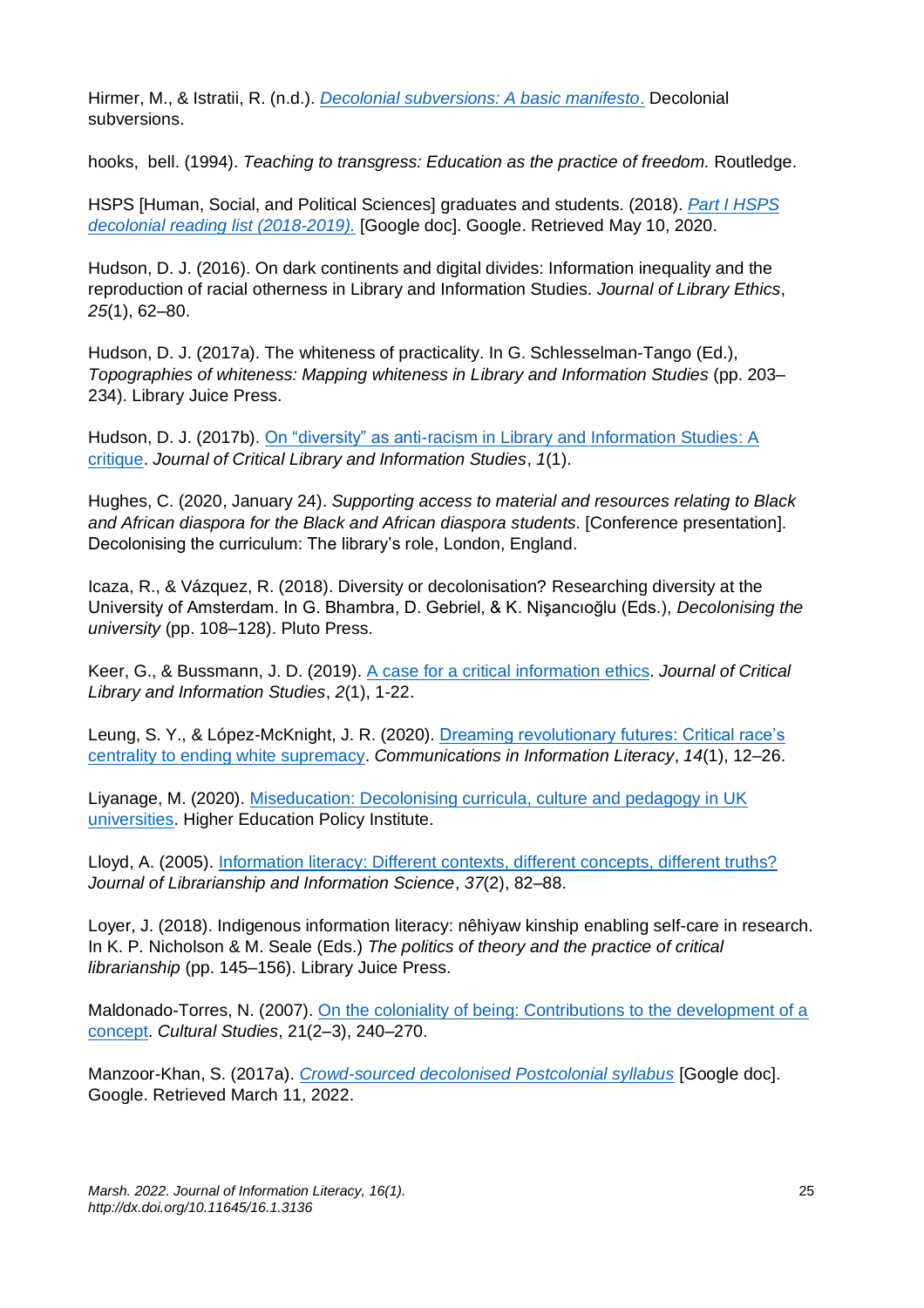Manzoor-Khan, S. (2017b). *[The lessons I learnt from writing my own "Decolonised" syllabus](https://thebrownhijabi.com/2017/11/01/the-lessons-i-learnt-from-writing-my-own-decolonised-syllabus/)*. The Brown Hijabi.

McCluskey Dean, C. (n.d.). *[What is information in the curriculum?](https://blog.yorksj.ac.uk/infoincurriculum/)* Information in the curriculum.

McCluskey Dean, C. (2020). *[Amplifying marginalised voices in the](https://blog.yorksj.ac.uk/infoincurriculum/2020/03/03/amplifying-marginalised-voices-in-the-curriculum/) curriculum*. Information in the curriculum.

McElroy, K., & Bridges, L. M. (2015). [Access to information is \(not\) a universal right in higher](https://ir.library.oregonstate.edu/concern/articles/p5547t122?locale=en)  [education: Librarian ethics and](https://ir.library.oregonstate.edu/concern/articles/p5547t122?locale=en) advocacy. *International Review of Information Ethics*, *23*, 35–46.

Moosavi, L. (2020). [The decolonial bandwagon and the dangers of intellectual decolonisation.](https://doi.org/10.1080/03906701.2020.1776919) *International Review of Sociology*, *30*(2), 332–354.

Morgan, D. L. (2012a). [Sample size.](https://dx.doi.org/10.4135/9781412963909.n412) In L. M. Given (Ed.), *The SAGE encyclopedia of qualitative research methods*. SAGE.

Morgan, D. L. (2012b). [Snowball Sampling.](https://doi.org/10.4135/9781412963909.n425) In L. M. Given (Ed.), *The SAGE encyclopedia of qualitative research methods*. SAGE.

Morrison, K. L. (2017). [Informed asset-based pedagogy: Coming correct, counter-stories from](https://doi.org/10.1353/lib.2017.0034)  [an information literacy classroom.](https://doi.org/10.1353/lib.2017.0034) *Library Trends*, *66*(2), 176–218.

Nicholson, K. (2018). [On the space/time of information literacy, higher education, and the global](https://doi.org/10.24242/jclis.v2i1.86)  [knowledge economy.](https://doi.org/10.24242/jclis.v2i1.86) *Journal of Critical Library and Information Studies*, *2*(1), 1–31.

Ogunbiyi, Ọ. (2017, December 4). *[A letter to my fresher self: Surviving Cambridge as a black](https://www.varsity.co.uk/features/14214)  [girl](https://www.varsity.co.uk/features/14214)*. Varsity.

Pashia, A. (2017). [Examining structural oppression as a component of information literacy: A](https://doi.org/10.11645/11.2.2245)  [call for librarians to support #blacklivesmatter through our teaching.](https://doi.org/10.11645/11.2.2245) *Journal of Information Literacy*, *11*(2), 86–104.

Pashia, A. (2022). Critical information literacy and structural oppression: Reflecting on challenges and looking forward. In J. Crilly & R. Everitt (Eds.), *Narrative expansions: Interpreting decolonisation in academic libraries* (pp. 100–114). Facet.

Pawley, C. (2003). Information literacy: A contradictory coupling. *The Library Quarterly*, *74*(4), 422–452.

Pete, S. (2018). Meschachakanis, a Coyote narrative: Decolonising higher education. In G. Bhambra, K. Nişancıoğlu, & D. Gebriel (Eds.), *Decolonising the university* (pp. 173–189). Pluto Press.

Phipps, A. (2019). *Decolonising multilingualism*. Multilingual Matters.

Pickard, A. J. (2017). *Research methods in information* (2nd ed.). Facet.

Pilerot, O., & Lindberg, J. (2011). [The concept of information literacy in policy-making texts: An](https://doi.org/10.1353/lib.2011.0040)  [imperialistic project?](https://doi.org/10.1353/lib.2011.0040) *Library Trends*, *60*(2), 338–360.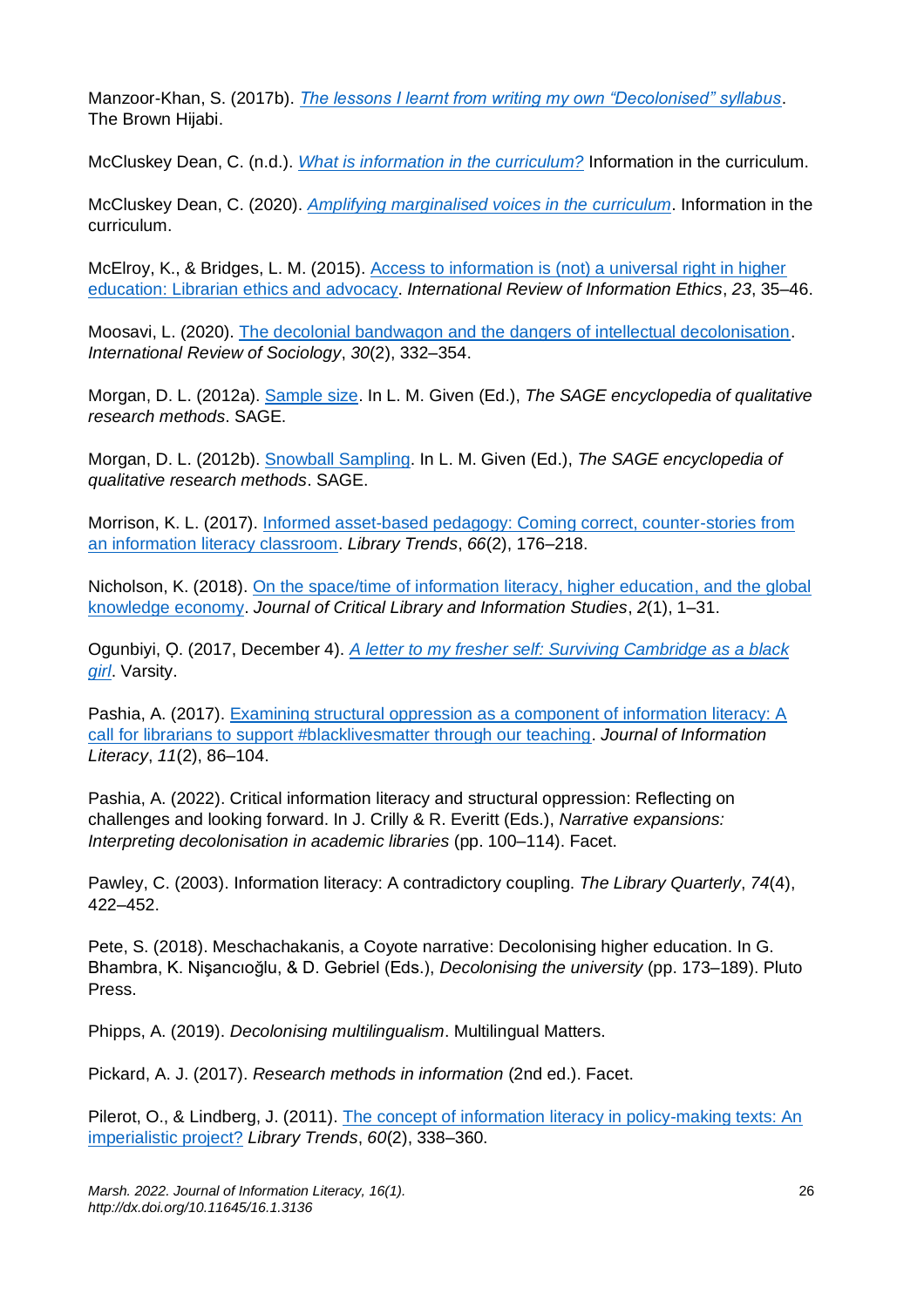Plockey, F. D.-D., & Ahamed, B. A.-B. (2016). [Decolonizing our library system: The living](https://digitalcommons.unl.edu/libphilprac/1366) [librarians \(Baansi\) of Dagbon, Northern Ghana.](https://digitalcommons.unl.edu/libphilprac/1366) *Library Philosophy and Practice*, 1366.

Price, R., Skopec, M., Mackenzie, S., Nijhoff, C., Harrison, R., Seabrook, G., & Harris, M. (2021). [A novel data solution to analyse curriculum decolonisation: The case of Imperial College](https://link.springer.com/article/10.1007/s11192-021-04231-3)  [London Masters in Public Health.](https://link.springer.com/article/10.1007/s11192-021-04231-3) *Scientometrics*, 127, 1021–1037.

Rapchak, M. (2019). That which cannot be named: [The absence of race in the framework for](https://journal.radicallibrarianship.org/index.php/journal/article/view/33)  [information literacy for higher education.](https://journal.radicallibrarianship.org/index.php/journal/article/view/33) *Journal of Radical Librarianship*, *5*, 173–196.

Rhodes Must Fall in Oxford. (n.d.) [Our aim.](https://rmfoxford.wordpress.com/about/) Rhodes Must Fall in Oxford.

Schlesselman-Tarango, G. (2016). [The legacy of lady bountiful: White women in the library.](https://doi.org/10.1353/lib.2016.0015) *Library Trends*, *64*(4), 667–686.

Sharman, A. (2020, January 24). *[Broaden my bookshelf: working with the University of](https://decolonisethelibrary.wordpress.com/broaden-my-bookshelf-working-with-the-university-of-huddersfield-su-to-tackle-the-attainment-gap-alison-sharman-university-of-huddersfield/)  Huddersfield SU [Student Union] [to tackle the attainment gap](https://decolonisethelibrary.wordpress.com/broaden-my-bookshelf-working-with-the-university-of-huddersfield-su-to-tackle-the-attainment-gap-alison-sharman-university-of-huddersfield/)*. [Conference presentation]. Decolonising the curriculum: The library's role, London, England.

Sisters of Resistance, Left of Brown & Rodriguez, J. (2018). *Is [decolonising the new black?](https://sistersofresistance.wordpress.com/2018/07/12/is-decolonizing-the-new-black/)* Sisters of Resistance.

SPARC [Scholarly Publishing and Academic Resources Coalition]. (2018). [OER State Policy](https://sparcopen.org/our-work/state-policy-tracking/)  [Playbook.](https://sparcopen.org/our-work/state-policy-tracking/)

Tatlow, P. (2015). [Participation of BME students in UK higher education.](https://www.bl.uk/collection-items/aiming-higher-race-inequality-and-diversity-in-the-academy) In C. Alexander & J. Arday (Eds.) *Aiming higher: Race, inequality and diversity in the academy* (pp. 10–12). Runnymede.

Tewell, E. (2015). [A decade of critical information literacy: A review of the literature.](https://pdxscholar.library.pdx.edu/comminfolit/vol9/iss1/2/) *Communications in Information Literacy*, *9*(1), 24–43.

The Rhodes Must Fall Movement. ([2015]). *[UCT \(Universtity of Cape Town\) Rhodes Must Fall](https://www.lse.ac.uk/sociology/assets/documents/events/UCT-Rhodes-Must-Fall-Statement.pdf)  [Mission Statement](https://www.lse.ac.uk/sociology/assets/documents/events/UCT-Rhodes-Must-Fall-Statement.pdf)*.

Tuck, E., & Yang, K. W. (2012). [Decolonization is not a metaphor.](https://jps.library.utoronto.ca/index.php/des/article/view/18630/15554) *Decolonization: Indigeneity, Education & Society*, 1(1), 1–40.

Watkins, A. (2017). [Teaching inclusive authorities: Indigenous ways of knowing and the](https://scholar.colorado.edu/concern/book_chapters/j38607609)  [framework for information literacy in native art.](https://scholar.colorado.edu/concern/book_chapters/j38607609) In S. Godbey, X. Goodman, & S. B. Wainscott (Eds.), *Disciplinary applications of information literacy threshold concepts* (pp. 13–27). ACRL.

"Why is my Curriculum White?" collective, UCL. (2015). *[8 reasons the curriculum is white](https://novaramedia.com/2015/03/23/8-reasons-the-curriculum-is-white/)*. Novara Media.

Wilson, K. (2020, January 24). *[Decolonising LSE collections](https://decolonisethelibrary.wordpress.com/decolonising-lse-collections-kevin-wilsonlondon-school-of-economics/)*. [Conference presentation]. Decolonising the curriculum: The library's role, London, England.

Young, S. W. H. (2020). *[On the imperial history of library assessment](https://scottwhyoung.com/posts/imperial-library-assessment)*. Scott W. H. Young.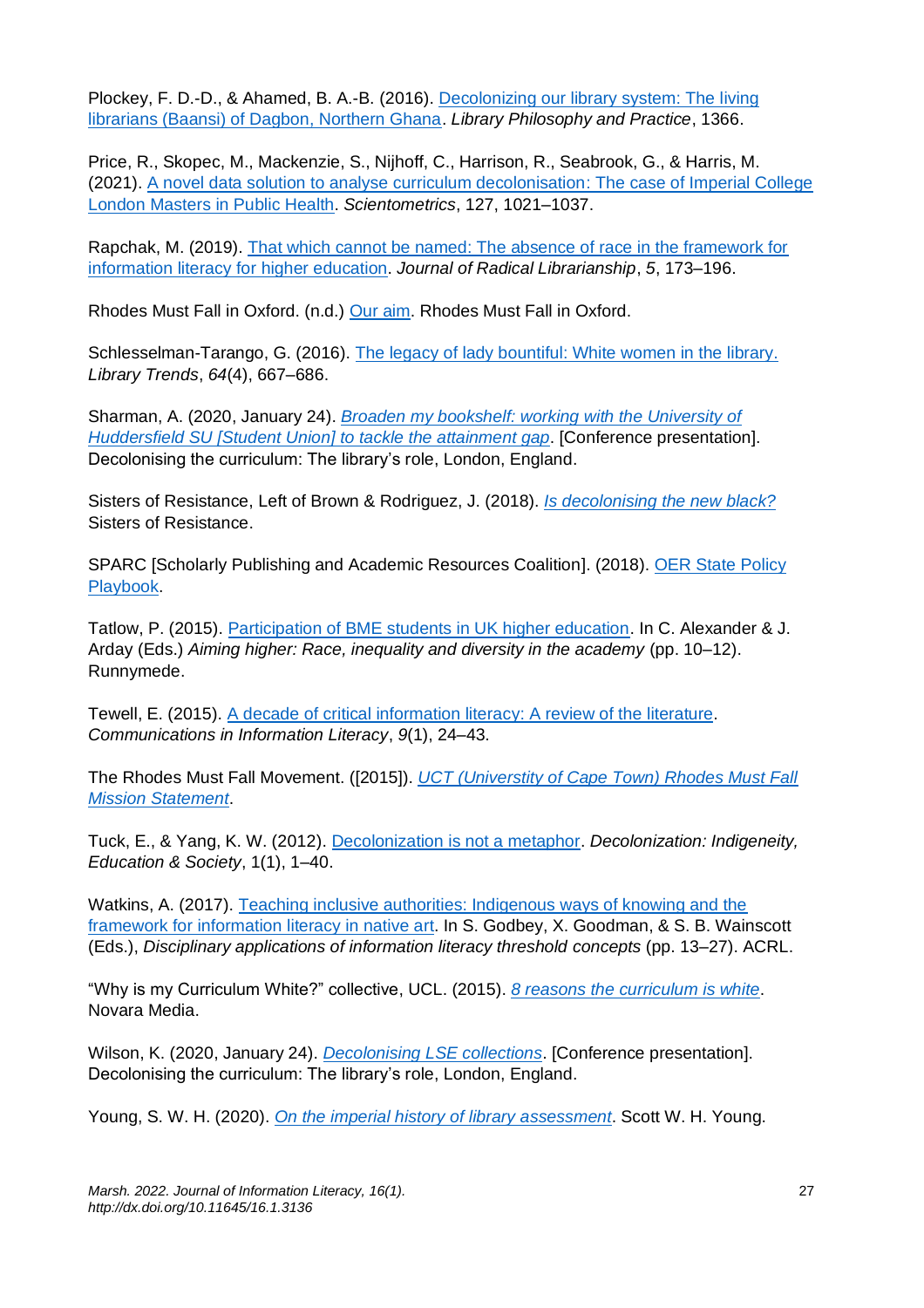# **Appendix A**

## **Interview Guide**

#### **Decolonisation, information and teaching/research practices section**

- How do you address questions of decolonisation in your own research or teaching practices? Is this new, purposeful, how has it gone down? Has it been in any way a response to the student movement to decolonise the curriculum?
- Have you thought about information in relation to decolonisation?
- Do you use information for your teaching and/or research which is in any way colonial? How would you say the information itself reflects coloniality? How do you interact with that?
- What about a coloniality in the way that information is produced, disseminated, organised, circulated, evaluated, or used in your teaching/ research? Are there any particular information practices that are in any way colonial/ reflect coloniality? Is this something you think about in your research and/or teaching?
- Could you say anything about the language of information that you use in your research and your teaching? Do you ever use resources in languages other than English? What are your information practices around such information?

#### **IL, decolonisation section**

- I'm specifically interested in thinking about how we can address questions of decolonisation in relation to studying and teaching/learning about information. The definition I have given you presents two different ways of teaching about information and I'm interested to hear your reaction in terms of your own experience in using and teaching about information. Does one ring a bell, seem unfeasible, seen inspirational, seem familiar…
- Do you see a role for critical information literacy, as defined above, in engaging students in decolonising ideas about information and knowledge and in teaching about libraries and information practices?
- Could these reflections on de/colonial information and information practices be integrated into your research and, in collaboration with librarians, into how we teach students about information and information practices?
- What do decolonial information and information practices look like?
- How does an engagement with decolonial information and information practices interact with students' success and their fulfilling the aims of a course/ module/ paper?
- What about students' use of non-English-language information? Does any of this have a bearing on decolonising the university?